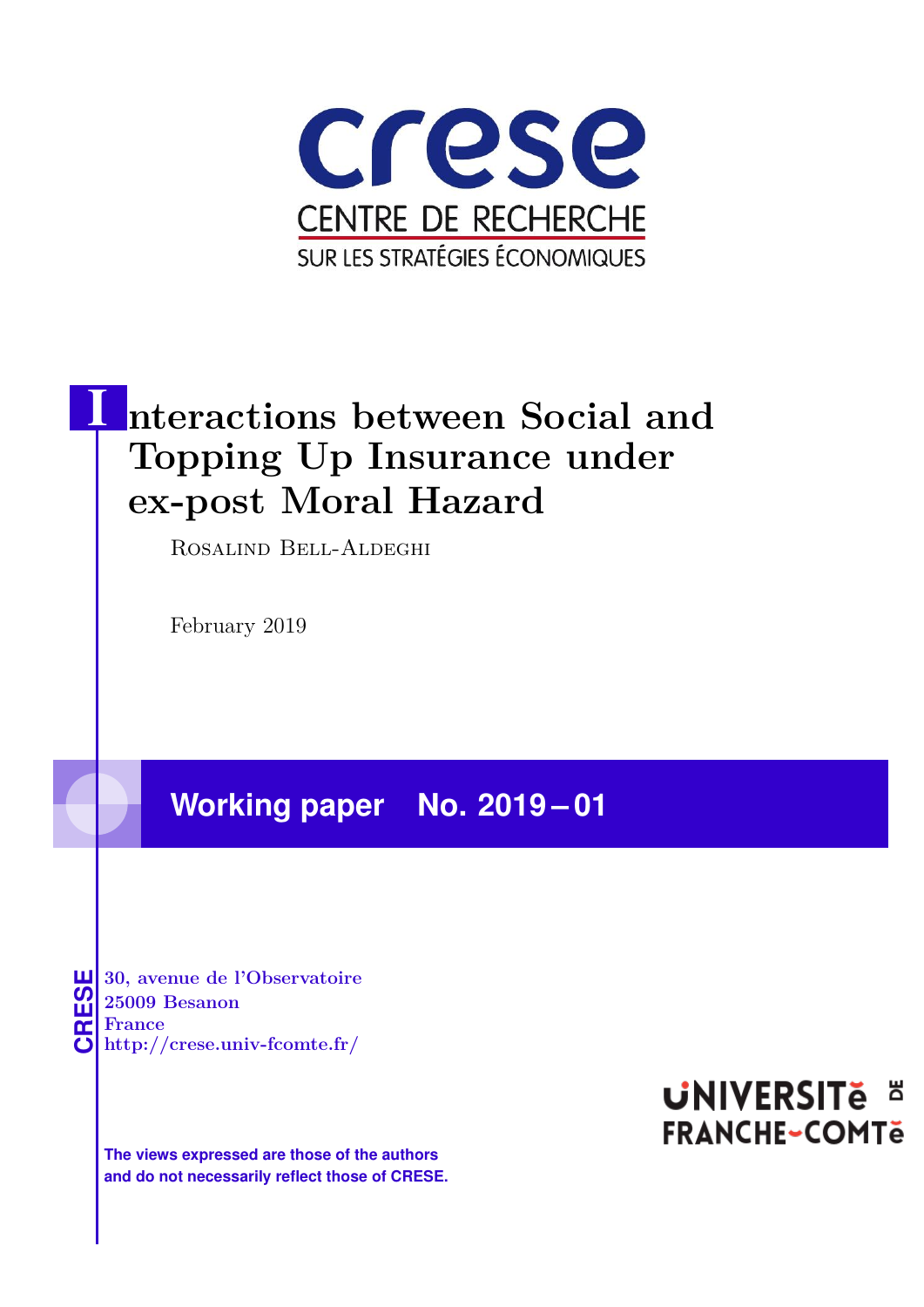# Interactions between Social and Topping Up Insurance under ex-post Moral Hazard

Rosalind Bell-Aldeghi <sup>∗</sup>

#### Abstract

As health expenditure and need for corresponding funding rises, resorting to topping up insurance can seem natural. Complementary and supplementary insurances are both topping up contracts and, as such, are treated as one in the theoretical literature on optimal insurance. We argue that distinguishing them is crucial, and should be considered carefully when defining policies impacting the structure of the health insurance system, as these two kinds of insurance can have opposite effects on social insurance coverage.

In this model, the optimal social insurance rate is defined endogenously and varies according to redistribution and the ex-post moral hazard characteristics of the insurance. This game has three stages and is solved through backward induction. The optimal social insurance rate is chosen first, by maximising social welfare. Second, individuals choose their private complementary and supplementary contracts. In the third stage they decide on their level of labour and consumption of health and other goods.

Results indicate that whereas the presence of complementary insurance decreases the optimal size of social insurance, the offset effects of supplementary insurance can improve welfare.

Keywords. Social insurance; health insurance; ex-post moral hazard; topping up; redistribution.

JEL Classification. D82; I13; I18.

# 1 Introduction

As health expenditure rises faster than social resources, co-pays can be used to mitigate public spending in health. When these co-pays become important, allowing private insurance to cover them can be an appealing way of increasing access to care. This kind of private topping up insurance, known as complementary insurance, is extensively relied on in France, Belgium and Luxembourg. It is purchased by segments of the population in other OECD countries, including the United states (cf Appendix 1 for a classification of mixed systems in the OECD). In the literature, the effects of complementary insurance are assimilated to the effects of other topping up systems. We argue that complementary insurance generates specific inefficiencies.

Mixed systems of health insurance have been emerging all around the world in an attempt to combine the benefits of social and private insurance systems. They are often seen as an opportunity to guarantee coverage to all, and avoid increasing public spending. Paradoxically, their efficiency and the consequences

<sup>\*</sup>CRESE, University of Besançon, UFR SJEPG, 45D Avenue de l'Observatoire, 25030 Besançon Cedex, France. LI-RAES (EA4470), Université de Paris Descartes, 12 Rue de l'École de Médecine, 75006 Paris, France. Email: bellaldeghi@hotmail.fr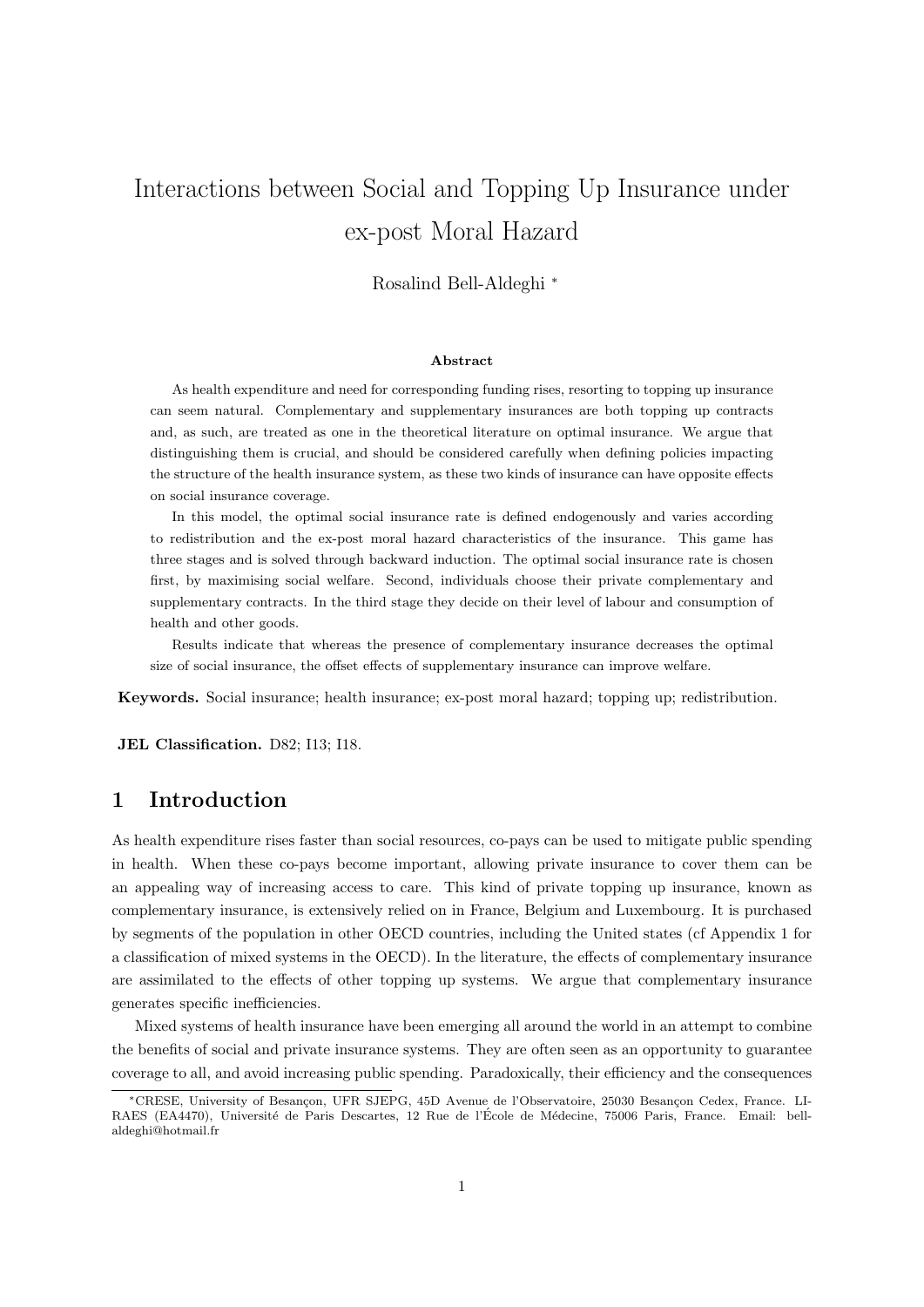of the interactions between private and social insurance have seldom been studied.

There are two types of topping up contracts. Complementary insurance provides insurance for health goods that are part of the social bundle and insures the share which is not covered by public insurance. Supplementary insurance, on the other hand, offers insurance for health goods that are not covered by social insurance. It is common for countries to have a health system characterised by the presence of both complementary and supplementary insurances.

To see whether the nature of mixed systems has a systematic effect on health outcomes, cost and consumption, we turn to the latest OECD analysis of health systems (Paris et al., 2010). Descriptive statistics on life expectancy, spending, out-of-pocket expenses and consumption were computed by type of mixed system (see Appendix 1 for the statistics and a more detailed analysis). These descriptive statistics suggests that complementary insurance may have an ambiguous effect on social welfare - reducing out-of-pocket expenses but potentially generating moral hazard. In this context, a theoretical study of health insurance can make sense of these complex phenomena.

This article is related to two well established strands of the literature on exclusive system of insurance. The first is on the effect of moral hazard on optimal insurance (for seminal papers see the debate between Arrow (1963, 1968) and Pauly (1968); the results from the RAND experiment (Manning et al, 1987); and the contributions of Nyman (1999)). The second strand is related to the rational for social insurance, and the role of redistribution in particular (see Cremer and Pestieau, 1996; Henriet and Rochet, 2006, Pestieau, 2003; Rochet, 1991).

Findings in the literature on optimal coverage show that social insurance is desirable when it generates redistribution and that moral hazard has a negative effect on coverage. In an exclusive system, the first best scenario, characterised by no moral hazard, is full insurance. Introducing ex-post moral hazard acknowledges that insured individuals often disregard the effect their consumption will have on their premiums and consequently consume more than in the first best situation. It is often considered that in the presence of moral hazard, full coverage is no longer optimal. However, according to McGuire (2011), even with some price elasticity, full insurance can be optimal if "the marginal utility when sick is high enough".

When private insurance for the *same* health good (i.e. complementary insurance) is introduced, the moral hazard effect increases and over-consumption rises. When social insurance plays first and anticipates private insurance, this leads to a reduction of social coverage; when the insurers play simultaneously, this leads to over-insurance (Barigozzi, 2006). In these models the only rationale for social coverage is redistribution. Therefore when individuals are homogeneous in productivity or when wage rates are heterogeneous and non-correlated to risk, the optimal social coverage is zero (Barigozzi, 2006). Similarly, Boadway et al. (2006) find that when the social planner observes ability and risk, and can transfer directly through taxation, then, there is no rationale for social insurance coverage. Consistently, Petretto (1999) finds that the optimal social insurance rate is negatively related to moral hazard and the correlation between risk and ability.

The study of mixed systems of insurance focuses on the effect of the introduction of social insurance on the scope of private insurance (designated as the second margin by Barros et al. (2011)) and on the nature of the interactions between the insurances. These interactions can be inefficient, as in the case of increased moral hazard, or efficient as in the case of offset effects. By re-insuring co-payments, com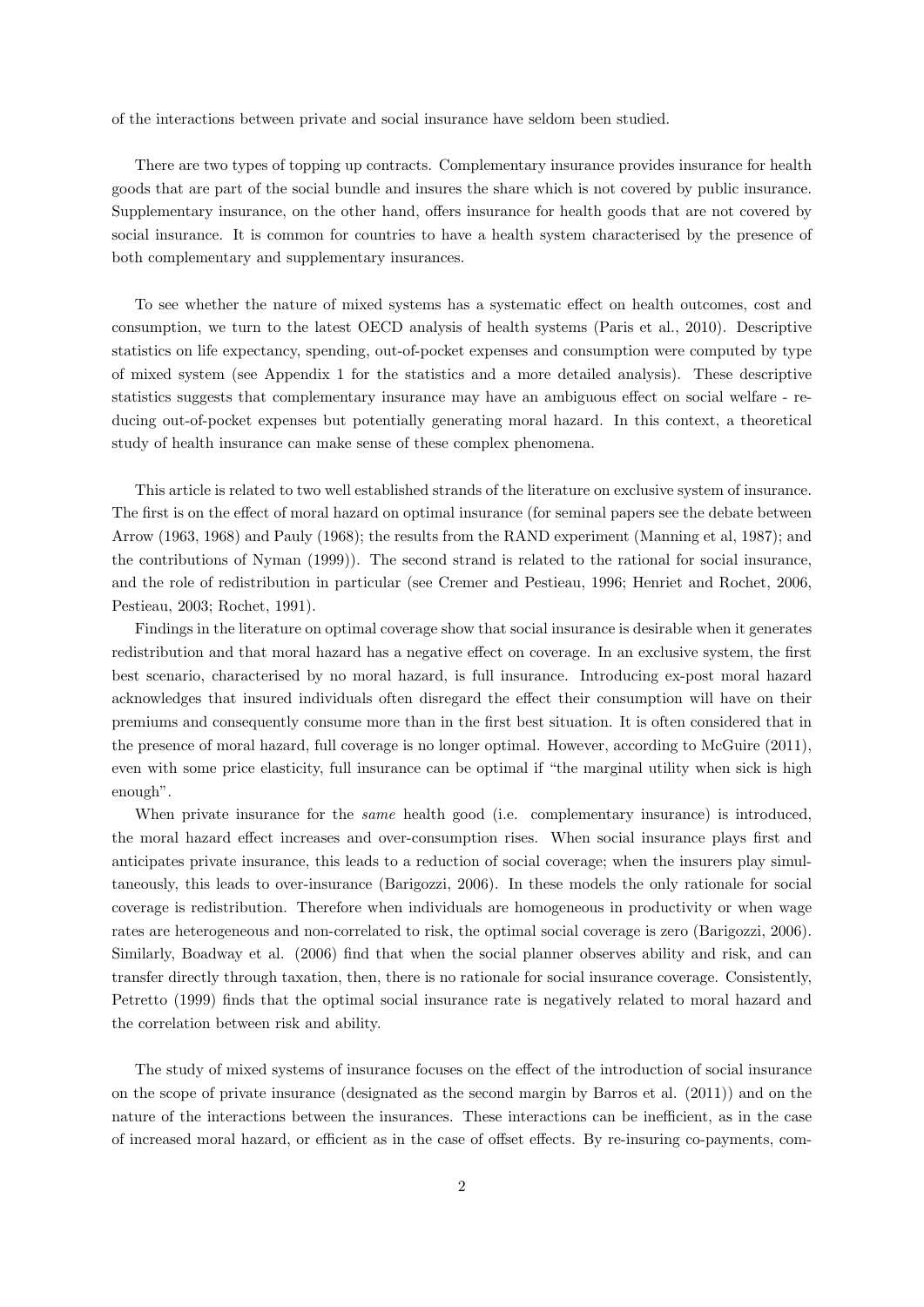plementary contracts deprive social insurance from a tool to limit ex-post moral hazard. The simplest form of interaction is the effect insuring a second health good has on an initial insurance contract. When goods are supplementary (and cross elasticities negative) the insurance of the second good will provoke a decrease in the consumption of the first good, known as an offset effect, which is welfare improving. The opposite is true when goods are complementary (and cross elasticities are positive). As articles on optimal insurance often consider a unique composit health good, the interactions between different health goods are generally outside their scope. On the other hand, considerations for interactions between health goods can be found in the literature on the optimal coverage of drugs and formulary contracts.

Apart for the OECD, the World Health Organization and rare empirical articles that make the distinction between complementary and supplementary insurances (notable examples are Paris et al, 2010 and 2016; Mossialos and Thomson, 2004; Keane and Stavrunova, 2016), these terms are still widely used indifferently. In theoretical articles, complementary insurance is systematically designated under the term 'supplementary insurance' (Petretto (1999); Barigozzi (2006)) and even in Boone (2015 and 2018) who points out the possible use of the term "complementary insurance" in this context. In empirical article, the term "supplemental" remains widely chosen to characterise complementary insurance (for example Buchmueller et al., 2004; Jones et al. 2006; Manning and Marquis, 1996; Marquis and Phelps, 1985 and 1987). This choice of terminology makes distinguishing the two topping up contracts impossible and is an indication that the distinction between these types of contracts remains often unclear. By introducing a second health good, this article is able to differentiate these contracts and illustrates why, and when, making the distinction is necessary.

This paper studies the effect of topping up insurance on the optimal rate of social insurance, in the presence of ex-post moral hazard. This article is in the line of normative literature that studies the characteristics of an optimal health insurance system. The aim of this model is to analyse the impact of supplementary and complementary insurance on the optimal social insurance rate. The study of supplementary insurance is made possible with the introduction of a second health good. In the manner of Petretto (1999) we develop a three-stage model of backwards induction. The social planner moves first by choosing the rate of coverage of the social bundle. Second, individuals choose a private insurance contract which includes complementary and supplementary components. Third, households choose their level of labour supply, of expenditure on health and other goods.

Results show that interactions between social and private insurance play a central role in the definition of optimal insurance rates. We find that the optimal social insurance rate depends on the redistributive nature of the insured health good and we argue that when studying the interactions between social and private topping up insurances, complementary and supplementary contracts should be distinguished. Social and complementary insurance have a crowding out effect on each other and increase inefficiencies linked to moral hazard. Conversely, when the scope of social insurance is well defined, supplementary insurance can generate efficient offset effects and avoid reverse redistribution.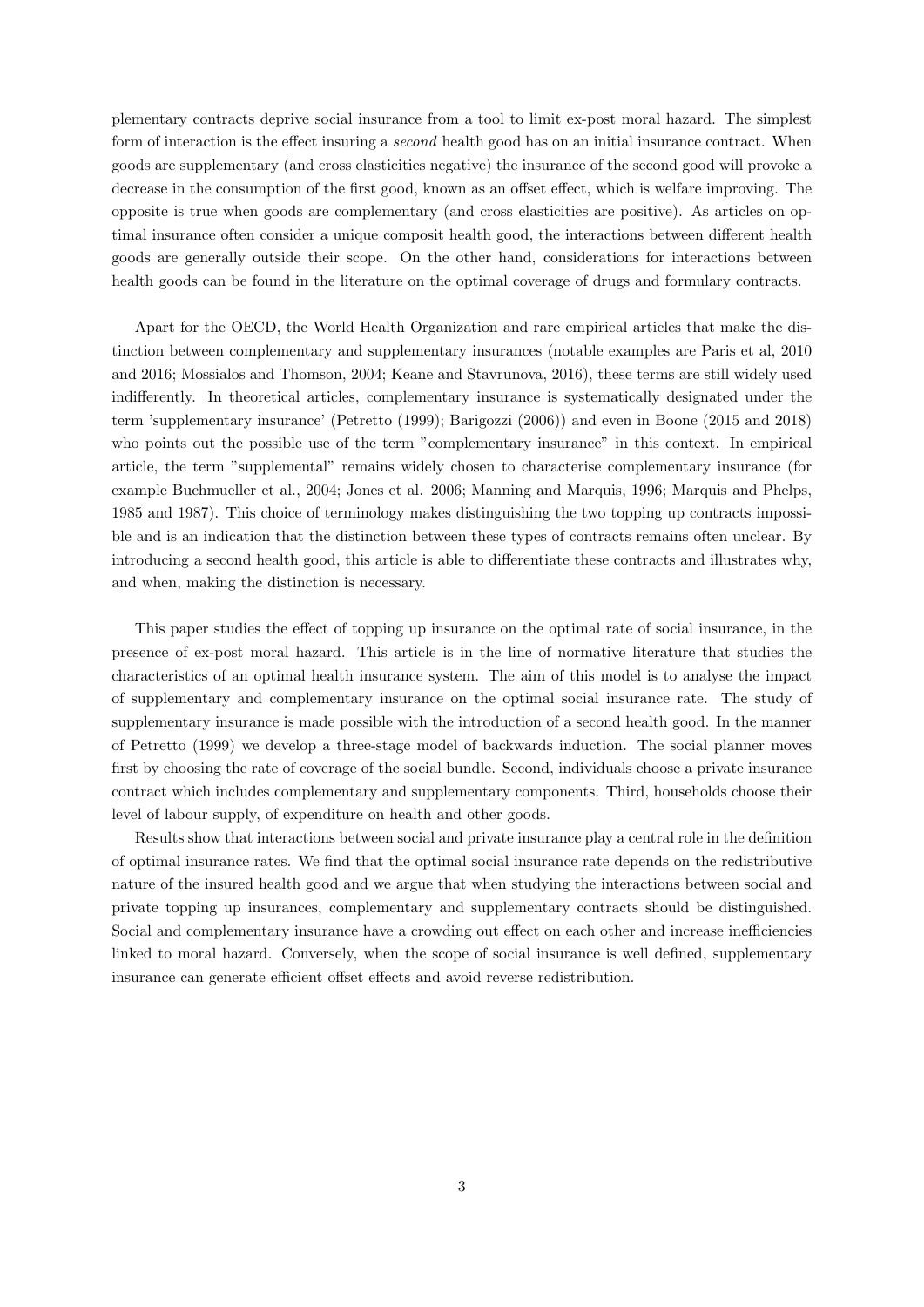# 2 The model

## 2.1 Households

In this model, there are n individuals, with  $i = 1, ..., n$ , who face two states  $j = s, h$ : being sick (s), with a probability  $\phi_i$ , and being healthy (h), with a probability  $1 - \phi_i$ . The odds of being sick is an exogenous variable and can be observed by all. The productivity  $(w<sub>i</sub>)$  is heterogeneous, exogenous and private information. The utility function  $u(.)$  is function of labour supply  $(l_i^j)$ , the quantity of health goods consumed  $(x_i$  and  $z_i$ , both equal to zero in the event of health) and the level of consumption of a non-medical composite good  $(c_i^j)$ . The expected utility function can be written:  $U(.) = \phi_i u(c_i^s, x_i, z_i, l_i^s) + (1 - \phi_i) u(c_i^h, 0, 0, l_i^h)$ . The non-medical good c faces a price normalized to one. The social planner observes income  $w_i l_i^j$ .

Assumption 1: u is increasing and concave in  $c_i^j$  (with  $j = h, s$ ),  $x_i$  and  $z_i$  and decreasing in  $l_i^j$ . Labour supply is lower in the sick state than in the healthy state.

In this model, there are two different types of medical goods. The first health good  $(x)$  is insured by social insurance, it has a unit price p (with p positive). The second health good  $(z)$  is not insured by social insurance, but by private supplementary insurances only, and has a unit price  $r$  (with  $r$  positive). The criteria used to define which good should be socially insured are important and outside the scope of this article.

There are three sources to finance the costs of  $x$  and  $z$ : social insurance, private insurance, and households' out-of-pockets. Social insurance offers the same rate of coverage to each individual and is financed through taxes. To cover the risk that the remaining expenditure represents, individuals can chose ex-ante (before they learn in which state they will be in) to purchase a private insurance contract. Complementary insurance offers coverage on remaining health expenses of good  $x$  and supplementary insurance offers coverage on the cost of good  $z$ . The residual out-of-pocket rate for the health good  $x$ is referred to as  $q_i^{cpl}$ , respectively  $q_i^{spl}$  for the health good z. In other words, individuals face the prices  $q_i^{cpl}p$  and  $q_i^{spl}r$  when they choose to buy a unit of respectively x or z. Provision of insurance decreases these prices.

Assumption 2: x and z are normal goods, the demand for health goods is negatively related to prices. In other words,  $e_{x_i,q_i^{cpl}} < 0$  and  $e_{z_i,q_i^{spl}} < 0$ , with  $e_{x_i,q_i^{cpl}}$  and  $e_{z_i,q_i^{spl}}$ , the price elasticity of health good x, and the price elasticity of health good z.  $pq^{cpl}$  and  $rq^{spl}$  are the prices that individuals face for respectively the health goods  $x$  and  $z$ , with  $p$  and  $r$  exogenous constant variables. The direct and crossed price elasticities are:  $e_{x_i, q_i^{cpl}} = \frac{\partial x_i}{\partial q_i^{cpl}}$  $\frac{q_i^{cpl}}{x_i}$  ;  $e_{z_i,q_i^{spl}}=\frac{\partial z_i}{\partial q_i^{spl}}$  $\frac{q_i^{spl}}{z_i}$  ;  $e_{x_i,q_i^{spl}} = \frac{\partial x_i}{\partial q_i^{spl}}$  $\frac{q_i^{spl}}{x_i}$  ;  $e_{z_i,q_i^{spl}} = \frac{\partial z_i}{\partial q_i^{cpl}}$  $\frac{q_i^{cpl}}{z_i}$ . There is no assumption on the sign of  $e_{x_i,q_i^{spl}}$  and  $e_{z_i,q_i^{cpl}}$ . The two health goods will be complementary if  $e_{x_i, q_i^{spl}} < 0$  and substitute if  $e_{x_i, q_i^{spl}} > 0$ .

When social coverage varies, individuals can adjust their private insurance contracts. The sensitivity of this type of adjustment is measured by the elasticities  $\sigma_{\alpha\beta}$  and  $\sigma_{\alpha\gamma}$ , with  $\alpha$ ,  $\beta$  and  $\gamma$  the respective rates of social, complementary and supplementary insurance.

$$
\sigma_{\alpha\beta} = \frac{\partial x_i/\partial \beta_i}{\partial x_i/\partial \alpha} \frac{\alpha}{\beta_i}
$$
 and  $\sigma_{\alpha\gamma} = \frac{\partial z_i/\partial \gamma_i}{\partial z_i/\partial \alpha} \frac{\alpha}{\gamma_i}$ .

Assumption 3: For calculative reasons, we consider that we are in a simplified Feldstein (1972) frame-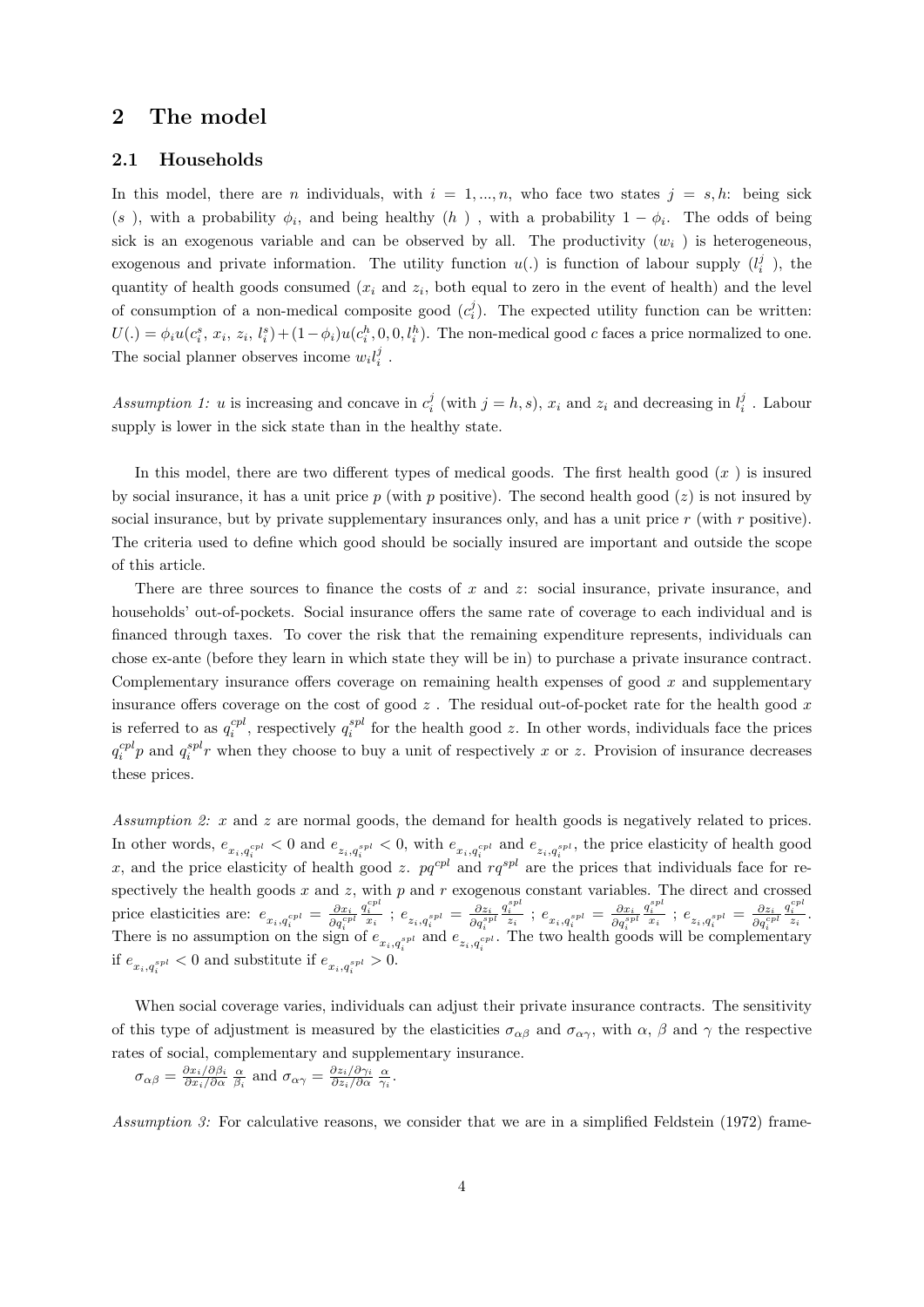work. This partial equilibrium analysis implies that labour is not influenced by health insurance prices and there is no income effect on health care. In other terms,  $\frac{d\bar{l}_i}{d\alpha} = 0$  and  $\frac{dx_i}{dt} = \frac{dx_i}{dt} = \frac{dx_i}{dM} = \frac{dz_i}{dM} = 0$ .

## 2.2 The insurance sector

#### 2.2.1 Social insurance

Following the classification from Boadway et al. (2006), the rationale for public intervention in the field of insurance is threefold: lower transactions costs (including administrative costs), market failures (from asymmetric information) and redistribution. In our setting, social insurance can be a means of redistribution as, by assumption, the social planner cannot differentiate income taxes according to risk. No assumption was made on the correlation between risk and income. It is negative (respectively positive), if low income households have higher (lower) expenditure levels for the socially insured health goods than individuals with high income, and social insurance will be redistributive (regressive).

Social insurance is financed through a classical linear payroll tax. Individuals will pay  $T^j = tw_i l_i^j - M$ , according to their state of health  $j$ . The tax rate on labour supply  $(t)$  is identical for all individuals. The lump sum transfers  $(M)$  can be positive or negative in order to represent the possible non-proportional nature of the tax. The social planner provides social insurance for the health good x at a rate  $\alpha$ , (with  $0 \le \alpha \le 1$ ) identical for all individuals. If an individual i is sick, the total expenses covered by social insurance for this consumer is  $A_i = \alpha p x_i$ . There are n individuals in the society, therefore the total cost of social insurance is  $\sum_{i=1}^{n} \phi_i A_i$ .

The social planner has one objective: maximising the welfare function that is defined as the unweighted sum of each individual utility in the society.

 $max_{\alpha,t,M} W = \sum_{i=1}^{n} U_i$ st  $\alpha \sum_{i=1}^{n} \phi_i px_i = t \sum_{i=1}^{n} w_i l_i - nM$ , with  $\mu$  the Lagrange multiplier of the corresponding maximisation program.

The government's budget constraint is such that the total expenditure in social insurance is equal to the receipt from the linear payroll tax:

 $\sum_{i=1}^{n} \phi_i A_i = t \sum_{i=1}^{n} \phi_i w_i l_i^s + (1 - \phi_i) w_i l_i^h - nM$  $\Rightarrow \alpha \sum_{i=1}^{n} \phi_i px_i = t \sum_{i=1}^{n} w_i \overline{l_i} - nM \Rightarrow \alpha p\overline{x} = t\overline{wl} - M$ 

Denoting averages with a bar, for example,  $\bar{l}_i = \phi_i l_i^s + (1 - \phi_i)l_i^h$ ;  $\bar{x}_i = \phi_i x_i^s + (1 - \phi_i) x_i^h$  $\phi_i x_i + (1 - \phi_i)0; \overline{x} = \frac{1}{n} \sum_{i=1}^n \overline{x_i}.$ 

#### 2.2.2 Private insurance

In this setting, complementary and supplementary insurance apply to the same risk of being sick (with a probability  $\phi_i$ ). Complementary insurance offers coverage on remaining health expenses  $(1 - \alpha)px_i$  at a premium  $\pi_i^{cpl}$  and supplementary insurance offers coverage on  $rz_i$  at a premium  $\pi_i^{spl}$ . These contracts are characterized by their rate of insurance  $(\beta_i \text{ and } \gamma_i)$ , with  $0 \leq \beta_i \leq 1$  and  $0 \leq \gamma_i \leq 1$  and their premiums  $(\pi_i^{cpl}$  and  $\pi_i^{spl})$ . Premiums vary according to individuals' risks; as private insurances evolve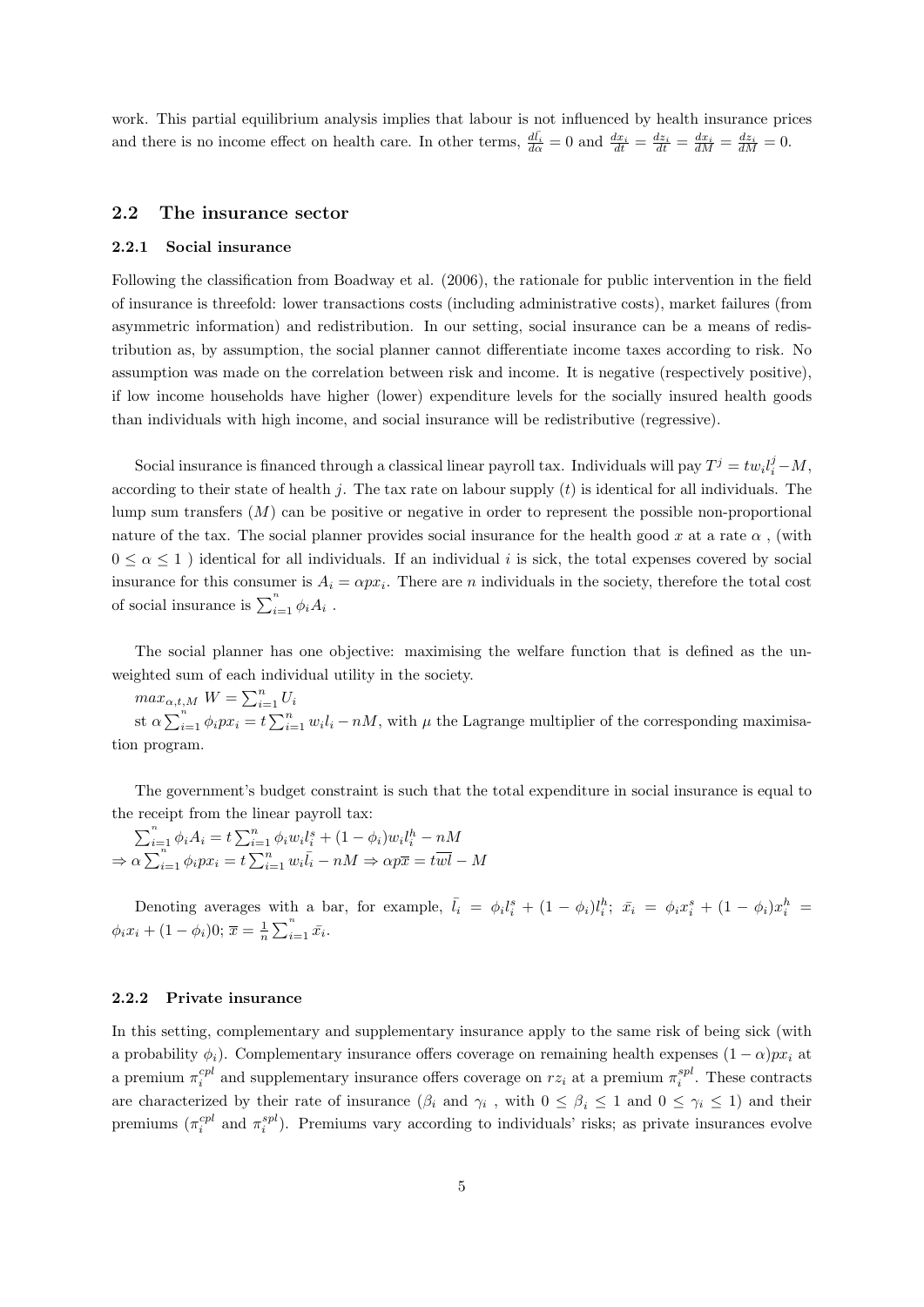on a competitive market the premiums are considered fair, i.e. PHIs make zero profit.

Premiums of complementary and supplementary insurance are actuarial, with  $\beta_i$  and  $\gamma_i$  the insurance rates of health goods x and z:  $\pi_i^{cpl} = \phi_i(1-\alpha)\beta_i p$  and  $\pi_i^{spl} = \phi_i \gamma_i r$ .  $B_i^{cpl} = \beta_i(px_i - A_i) = \beta_i(1-\alpha)px_i$ and  $B_i^{spl} = \gamma_i r z_i$ , with  $B_i^{cpl}$  and  $B_i^{spl}$  the total expenses covered by private insurance.

Households finance social and private insurance through taxes and premiums in both health states. When they are sick, they face the remaining health expenditure not covered by insurances,  $R_i$ .

 $R_i = D_i - A_i - B_i = (1 - \alpha)(1 - \beta_i)px_i + (1 - \gamma_i)rz_i = q_i^{cpl}px_i + q_i^{spl}rz_i$ , with  $q_i^{cpl}$  and  $q_i^{spl}$  the out-of-pocket coefficient rates. Once premiums have been paid their cost is sunk and insurance contracts reduce the prices individual face for the health goods  $x_i$  and  $z_i$  to  $q_i^{cpl}p$  and  $q_i^{spl}r$ .

## 2.3 The timing of the model

The game has three sequential steps and is resolved through backward induction. The outcomes of the previous steps are anticipated making the equilibrium sub-game perfect. First, the social planner defines the optimal rate of social insurance  $(\alpha^*)$  by maximising the social welfare function. In the second stage, individuals anticipate social coverage and choose a private contract with a supplementary and a complementary component. At this stage, individuals vary according to their productivity  $(w_i)$  and their risk of becoming sick  $(\phi_i)$ . The information on productivity is private, and the level of risk is known by all. In the last step it is revealed in which state of nature each individual is and they define their optimal individual level of labour supply, consumption of health and other goods.

The sections follow the anti-chronological order of the resolution. Section 3.1 studies the maximisation program of the households once the state is known, Section 3.2 analyses the choice of private insurance contracts, Section 4 presents the social planner's choices and Section 5 concludes.

# 3 The households' choices

### 3.1 The households' choice of labour and consumption

In the third stage, it is assumed that premiums are sunk and taxes are given. Individuals maximise their utility with respect to the endogenous variables  $l_i$ ,  $c_i$  (plus  $x_i$  and  $z_i$  when sick). Premiums being exogenous, the choice of health consumption levels will depend exclusively on prices  $pq_i^{cpl}$  and  $rq_i^{spl}$ . Individuals maximise their utility under their budget constraints. When they are healthy, the consumption of the non-health good is equal to their income plus the lump-sum transfer, net from taxes and of the cost of the private insurance premium.  $c_i^h = w_i(1-t)l_i^h + M - \pi_i^{cpl}x_i - \pi_i^{spl}z_i$ . When they are ill, this income is used to buy health goods and other goods.  $c_i^s + q_i^{cpl} p x_i + q_i^{spl} r z_i =$  $w_i(1-t)l_i^s + M - \pi_i^{cpl}x_i - \pi_i^{spl}z_i.$ 

According to Assumption 1, labour supply is higher in the healthy state than in the sick state and marginal utility decreases with consumption. Consequently,  $c_i^s < c_i^h$  and the associated marginal utility of income will be higher when sick than when healthy.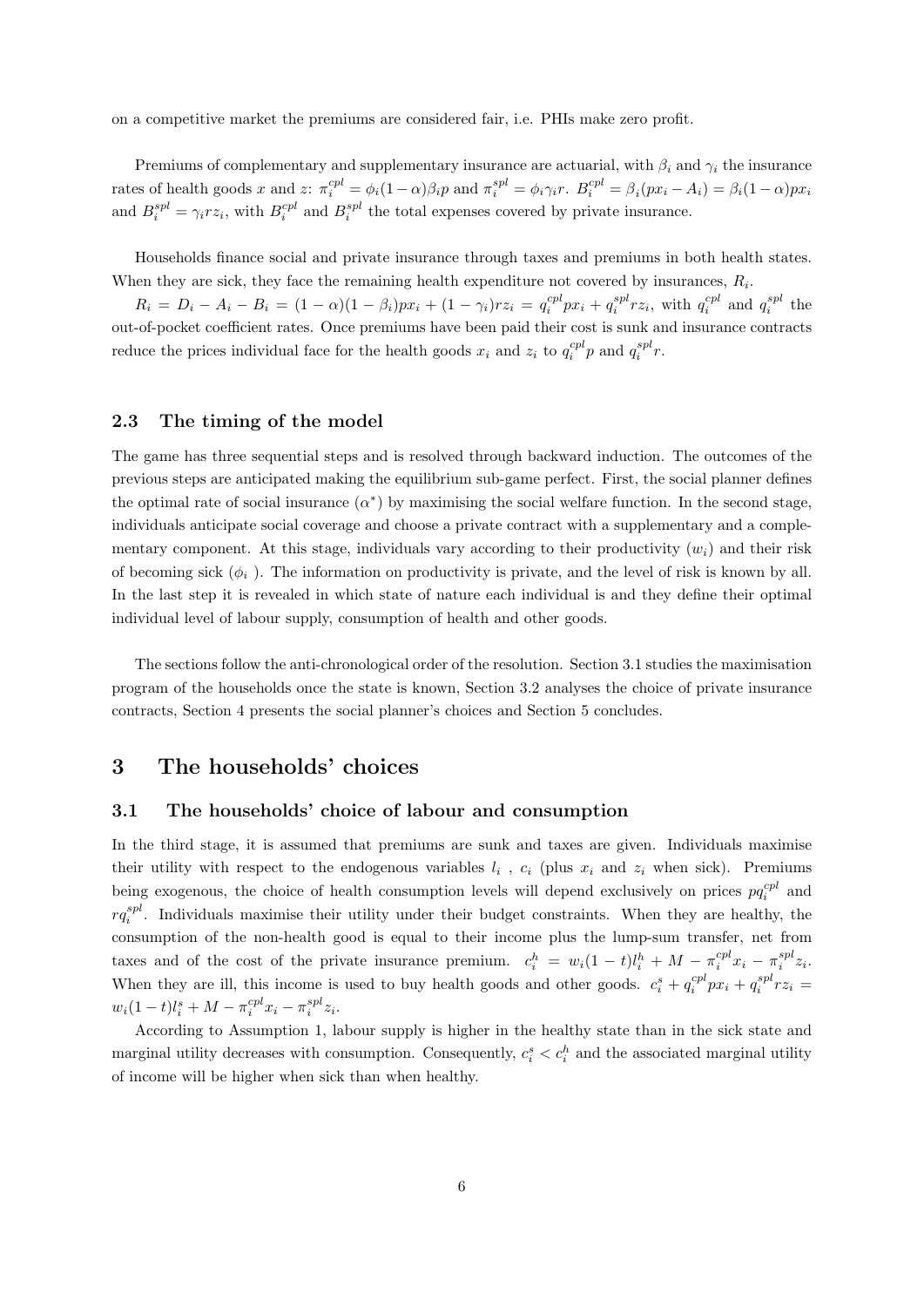The optimal choice of the consumer results from the maximisation of the expected utility. By rearranging these First Order Conditions (FOC) we obtain the following optimality conditions:

$$
\frac{\partial u}{\partial c_i^h} w_i (1 - t) + \frac{\partial u}{\partial l_i^h} = 0 \tag{1}
$$

$$
\frac{\partial u}{\partial c_i^s} w_i (1 - t) + \frac{\partial u}{\partial l_i^s} = 0
$$
\n<sup>(2)</sup>

$$
\frac{\partial u}{\partial x_i} - p q_i^{cpl} \frac{\partial u}{\partial c_i^s} = 0 \tag{3}
$$

$$
\frac{\partial u}{\partial z_i} - r q_i^{spl} \frac{\partial u}{\partial c_i^s} = 0 \tag{4}
$$

 $\Box$ 

The optimal quantities of labour supply and consumption of health goods and non-health goods satisfy the conditions given by equations (1) to (4).

From (1) to (4) we obtain several results of comparative static, presented in Lemma 1. Denoting from now on derivatives with a subscript  $\left(\frac{\partial x_i}{\partial \alpha} = x_\alpha\right)$  and  $\rho^j = \frac{\partial u}{\partial c^j}$  the marginal utility of the non-health good.

## Lemma 1.

(i) 
$$
\frac{\partial x_i}{\partial \alpha} = -\frac{\frac{\partial^2 u^s}{\partial x_i \partial \alpha} + p(1-\beta_i)\rho^s}{\frac{\partial^2 u^s}{\partial x_i^2}} > 0
$$
  
\n(ii) 
$$
\frac{\partial x_i}{\partial \beta_i} = -\frac{\frac{\partial^2 u^s}{\partial x_i \partial \beta_i} + p(1-\alpha)\rho^s}{\frac{\partial^2 u^s}{\partial x_i^2}} > 0
$$
  
\n(iii) 
$$
\frac{\partial z_i}{\partial \gamma_i} = -\frac{\frac{\partial u^s}{\partial x_i \partial \gamma_i} + r\rho^s}{\frac{\partial^2 u^s}{\partial x_i^2}} > 0
$$
  
\n(iv) The elasticity between social and complementary insurance rates is equal to:  
\n
$$
\sigma_{\alpha\beta} = \frac{\frac{\partial x}{\partial \alpha} / \frac{\partial x}{\partial \beta_i}}{\alpha / \beta_i} = \frac{\beta_i}{\alpha} \frac{\frac{\partial^2 u^s}{\partial x_i \partial \alpha} + p(1-\beta_i)\rho^s}{\frac{\partial^2 u^s}{\partial x_i \partial \beta_i} + p(1-\alpha)\rho^s}.
$$

Proof. See Appendix 2.

Lemma 1 indicates that consumption of health goods increases with their insurance coverage.

## 3.2 The household's choice of private insurance

In the second stage, individuals choose their private coinsurance  $(\beta_i \text{ and } \gamma_i)$  among a choice of adapted competitive contracts. During the previous step, the optimal levels of consumption according to parameters  $\beta_i$ ,  $\gamma_i$ ,  $\alpha$ , t and M were found and described by the optimality conditions (1) to (4). By introducing these variables in the utility function we obtain the expected indirect utility function:  $v_i = max \phi_i u(c_i^s, x_i, z_i, l_i^s) + (1 - \phi_i) u(c_i^h, 0, 0, l_i^h)$ . The optimal private rates of private insurance are the results of the maximisation of their expected indirect utility function, with  $\alpha$ , t and M exogenous variables at this stage.

The private insurance problem is solved thanks to the following maximisation program: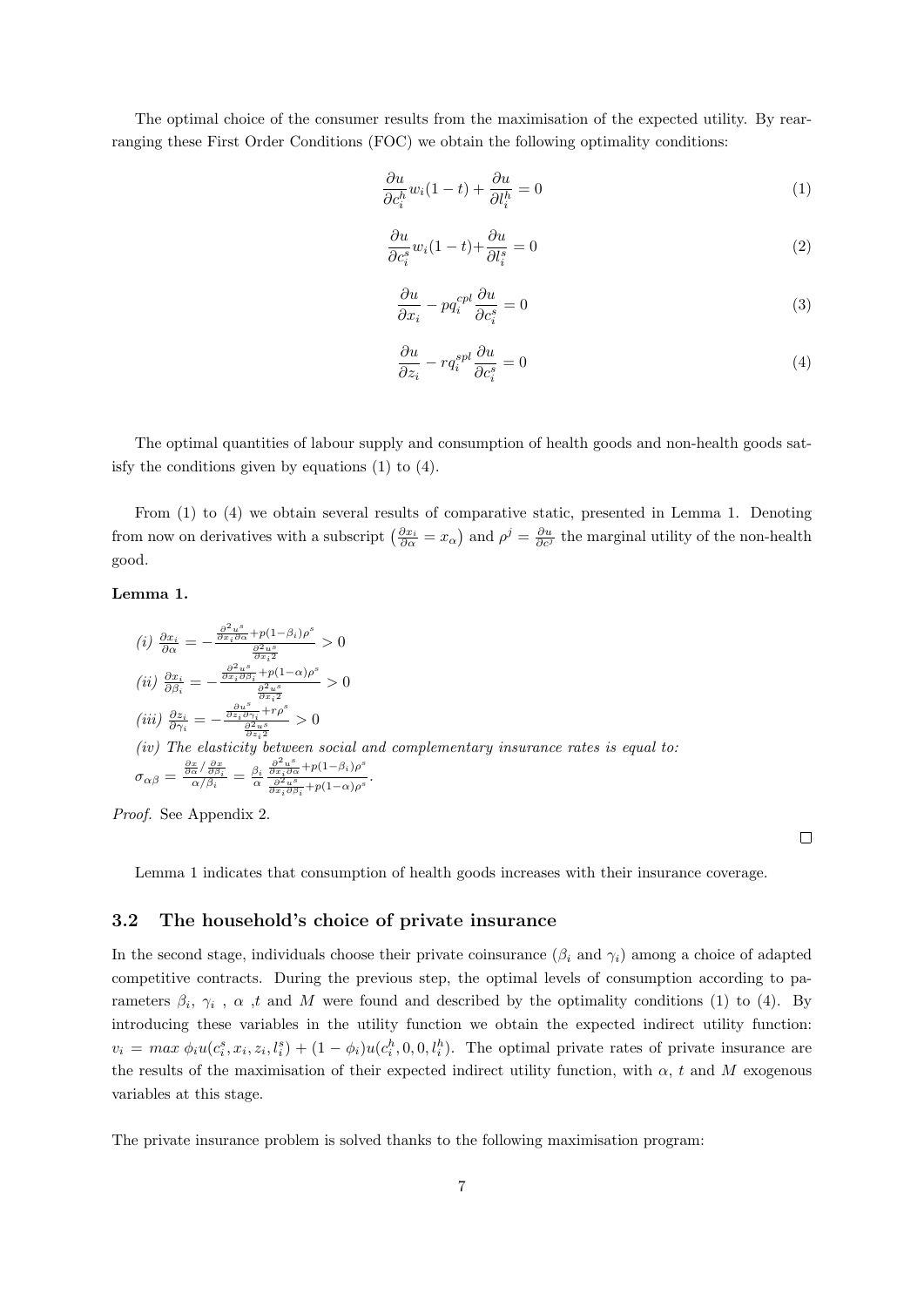$$
Max_{\beta_i, \gamma_i} v(\alpha, \beta_i, \gamma_i, t, M) = \phi_i u(c_i^s, x_i, z_i, l_i^s) + (1 - \phi_i) u(c_i^h, 0, 0, l_i^h).
$$

 $\beta_i^*$  and  $\gamma_i^*$  are solutions of  $\frac{\partial v}{\partial \beta_i} = 0$  and  $\frac{\partial v}{\partial \gamma_i} = 0$  with:

$$
\frac{\partial v}{\partial \beta_i} = -[\rho^s - \bar{\rho}] \frac{\partial q_i^{cpl}}{\partial \beta_i} p \bar{x_i} - \bar{\rho} (\pi_i^{cpl} x_\beta + \pi_i^{spl} z_\beta)
$$
(5)

$$
\frac{\partial v}{\partial \gamma_i} = -[\rho^s - \bar{\rho}] \frac{\partial q_i^{cpl}}{\partial \gamma_i} r \bar{z}_i - \bar{\rho} (\pi_i^{cpl} x_\gamma + \pi_i^{spl} z_\gamma)
$$
(6)

Lemma 2 presents some results when derivating by the private insurance rates and is proven in Appendix 2.

**Lemma 2.**  $x_i$  and  $z_i$  are normal goods, their consumption increases when their price goes down and the sign of the cross derivatives vary according to if goods are complementary or supplementary.

(i)  $\frac{\partial x_i}{\partial \beta_i} = -(1-\alpha) x_{q^{cpl}}$ (ii)  $\frac{\partial x_i}{\partial \gamma_i} = -x_{q^{spl}}$ (iii)  $\frac{\partial z_i}{\partial \beta_i} = -(1-\alpha) z_{q^{cpl}}$  $(iv)$   $\frac{\partial z_i}{\partial \gamma_i} = -z_{q^{spl}}$ 

Equalizing equations  $(5)$  and  $(6)$  to zero and rearranging the terms we obtain the optimality conditions presented by equations (7) and (8).

$$
Cov(\rho, px_i) = \bar{\rho}\phi_i \beta_i px_\beta + \bar{\rho}\phi_i \frac{\gamma_i}{(1-\alpha)} rz_\beta \tag{7}
$$

$$
Cov(\rho, r z_i) = \bar{\rho}\phi_i(1-\alpha)\beta_i p x_\gamma + \bar{\rho}\phi_i \gamma_i r z_\gamma \tag{8}
$$

With  $Cov(\rho, px_i) = \phi_i px_i(\rho^s - \bar{\rho})$  and  $Cov(\rho, rz_i) = \phi_i rz_i(\rho^s - \bar{\rho})$  the risk-sharing gains of insurance.

**Lemma 3.** Optimal positive interior conditions for private insurance rates  $\beta^*$  and  $\gamma^*$  are given by equations  $(7)$  and  $(8)$ . The optimal rates of complementary and supplementary insurance are such that the gain of private insurance is equal to the expected loss from the marginal cost of moral hazard. Private coverage is positively related to the utility of reducing income dispersion and negatively linked to moral hazard.

Out-of-pocket payments in the sick state create income dispersion between the two health states which is costly to risk averse individuals. The first terms of equations (5) and (6) and the term on the Left Hand Side (LHS from now on) of equations (7) and (8) express the gain caused by the reduction of the risk, in terms of income dispersion.  $Cov(\rho, px_i)$  and  $Cov(\rho, rz_i)$  are positive as the utility of income is increasing and concave and the marginal utility of income is higher when sick than when healthy (Assumption 1). Note, private insurance, by decreasing the difference in income between the sick and healthy state generates risk-sharing gains, without redistributing between individuals who face a low risk  $(\phi_i$  low) and those who face a high risk of sickness  $(\phi_i)$  high.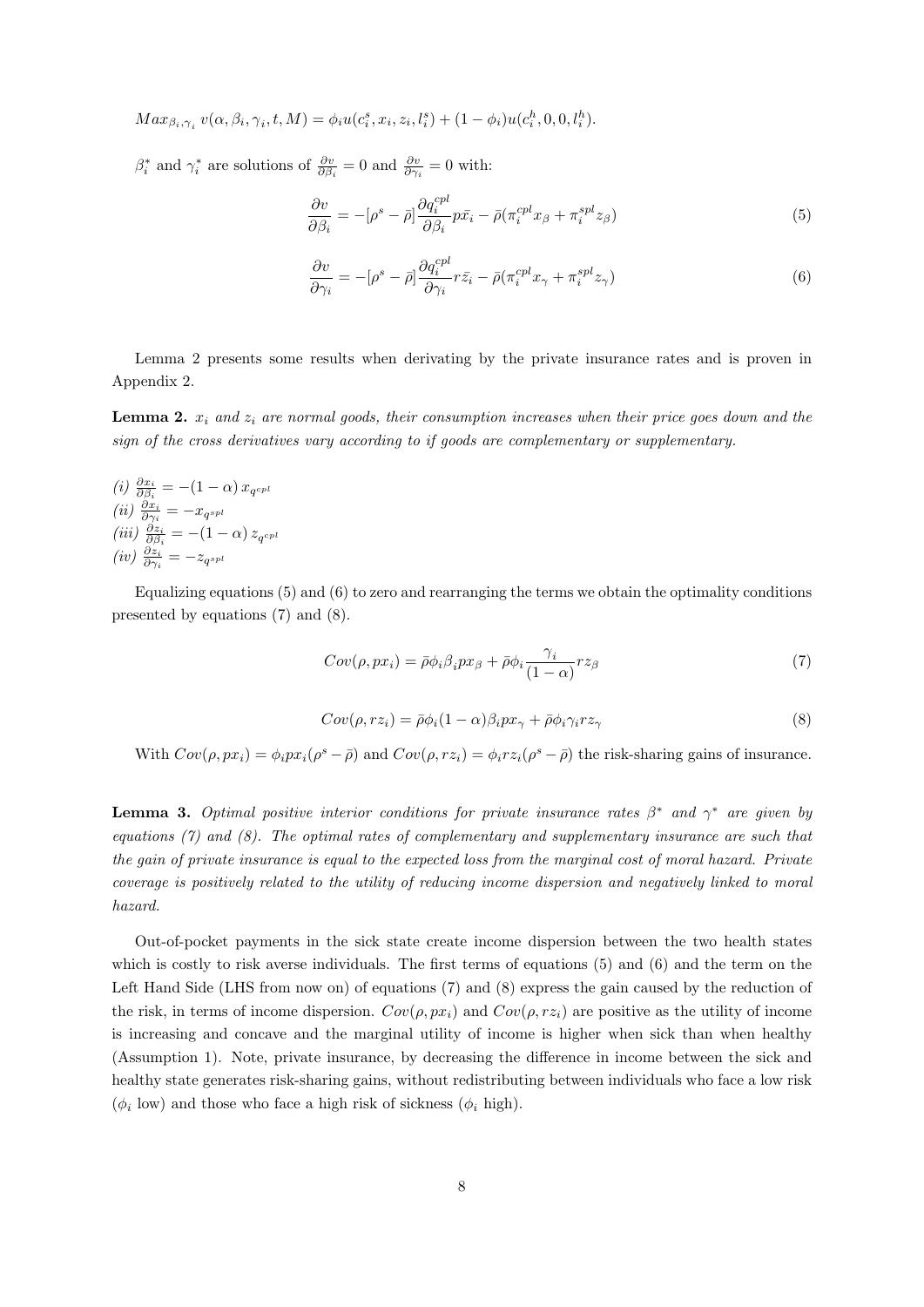The second terms of equations (5) and (6) and the Right Hand Side (RHS from now on) of equations (7) and (8) express the cost of moral hazard. The first best solution (i.e. the optimum in a setting with no moral hazard) is achieved when the effects of consumption on premiums are taken into account by consumers. In this setting, by increasing private insurance rates, the perceived cost of health goods  $x_i$  and  $z_i$  have gone down and their consumption consequently increased, generating inefficiently high premiums. This increase in premiums results in a lower coverage;  $\beta^*$  and  $\gamma^*$  are negatively related to price elasticities and moral hazard are high than when they are low. When goods are inelastic to price, the first best solution is achieved and optimal insurance is reached. In this case, full insurance is optimal.

After solving the system given by equations (7) and (8), we find the optimal values:

$$
\beta_i^* = \frac{Cov(\rho, px_i)z_{\gamma}}{\bar{\rho}\phi_i p(x_{\beta}z_{\gamma} - x_{\gamma}z_{\beta})} - \frac{Cov(\rho, rz_i)z_{\beta}}{\bar{\rho}\phi_i p(1 - \alpha)(x_{\beta}z_{\gamma} - x_{\gamma}z_{\beta})}
$$

$$
\gamma_i^* = \frac{Cov(\rho, rz_i)x_{\beta}}{\bar{\rho}\phi_i p(x_{\beta}z_{\gamma} - x_{\gamma}z_{\beta})} - \frac{Cov(\rho, px_i)z_{\gamma}}{\bar{\rho}\phi_i p(x_{\beta}z_{\gamma} - x_{\gamma}z_{\beta})}
$$

In the likely case that demand for a health good is more sensitive to its own insurance than the insurance of the other health good (i.e.:  $|x_{\beta}| > |x_{\gamma}|$  and  $|z_{\gamma}| > |z_{\beta}|$ ), then  $x_{\beta}z_{\gamma} > x_{\gamma}z_{\beta}$  and  $\beta_{i}^{*}$  and  $\gamma_{i}^{*}$ are defined.

**Proposition 1.** When x and z are substitutes, some private coverage will always be optimal, with  $\beta^* > 0$ and  $\gamma^* > 0$ .

*Proof.* Private insurance is always positive when  $x$  and  $z$  are substitutes:

 $\frac{Cov(\rho,px_i)z_{\gamma}}{\bar{\rho}\phi_i p(x_{\beta}z_{\gamma}-x_{\gamma}z_{\beta})} - \frac{Cov(\rho,rz_i)z_{\beta}}{\bar{\rho}\phi_i p(1-\alpha)(x_{\beta}z_{\gamma}-x_{\gamma}z_{\beta})} > 0 \Leftrightarrow \beta_i > 0 \text{ and } \frac{Cov(\rho,rz_i)x_{\beta}}{\bar{\rho}\phi_i p(x_{\beta}z_{\gamma}-x_{\gamma}z_{\beta})} - \frac{Cov(\rho,px_i)z_{\gamma}}{\bar{\rho}\phi_i p(x_{\beta}z_{\gamma}-x_{\gamma}z_{\beta})} > 0 \Leftrightarrow \gamma_i > 0.$ As  $Cov(\rho, px_i)$ ,  $\bar{\rho}\phi_i px_{\beta}$ ,  $Cov(\rho, rz_i)$ ,  $\bar{\rho}\phi_i \gamma_i rz_{\gamma}$  are all positive, the first terms,  $\frac{Cov(\rho, px_i)z_{\gamma}}{\bar{\rho}\phi_i p(x_{\beta}z_{\gamma}-x_{\gamma}z_{\beta})}$  and  $Cov(\rho, rz_i)x_\beta$  $\frac{Cov(\rho,rz_i)x_{\beta}}{\bar{\rho}\phi_i p(x_{\beta}z_{\gamma}-x_{\gamma}z_{\beta})}$  are positive. Similarly,  $\frac{Cov(\rho,rz_i)}{\bar{\rho}\phi_i p(1-\alpha)(x_{\beta}z_{\gamma}-x_{\gamma}z_{\beta})} > 0$  and  $\frac{Cov(\rho,px_i)z_{\gamma}}{\bar{\rho}\phi_i p(x_{\beta}z_{\gamma}-x_{\gamma}z_{\beta})} > 0$ . It follows the sign of the second term is function of  $z_\beta$  and  $x_\gamma$ . When  $z_\beta < 0$  and  $x_\gamma < 0$  (i.e. when health goods are substitutes), then the second terms are positive.

In this case, risk averse individuals will acquire some coverage  $(\beta^* > 0$  and  $\gamma^* > 0$ ) – even if the price-elasticity is positive and insurance generates moral hazard.  $\Box$ 

Full-insurance,  $\beta^* = 1$  and  $\gamma^* = 1$ , can be optimal, even in the presence of moral hazard, if the difference between the valuation of marginal utility when sick and healthy is large enough (when  $Cov(\rho, px_i) > \bar{\rho} \phi_i \beta_i px_{\beta} + \bar{\rho} \phi_i \frac{\gamma_i}{(1-\alpha)} rz_{\beta}$ . These findings are in line with the literature on the trade-offs between risk aversion and moral hazard.

Conditions (7) and (8) implicitly define the optimal private coverage:  $\beta_i(\alpha, t, M)$  and  $\gamma_i(\alpha, t, M)$ . As in Petretto (1999), we assume that the partial derivative  $\frac{\partial \beta_i}{\partial \alpha}$  is negative, making complementary and social insurance strategic substitutes. At the second margin, social insurance crowds out complementary insurance.

Interactions between private insurances are measured by the second term of the RHS. As McGuire (2011, p.351) underlined, when studying the optimal insurance rate, the effect of other insured, and therefore "overused", goods must be accounted for. The contribution of the model is to identify and distinguish the effect of interactions between complementary and supplementary contracts. The effect varies according to the relations between goods. When  $x_i$  and  $z_i$  are complementary, a rise in one private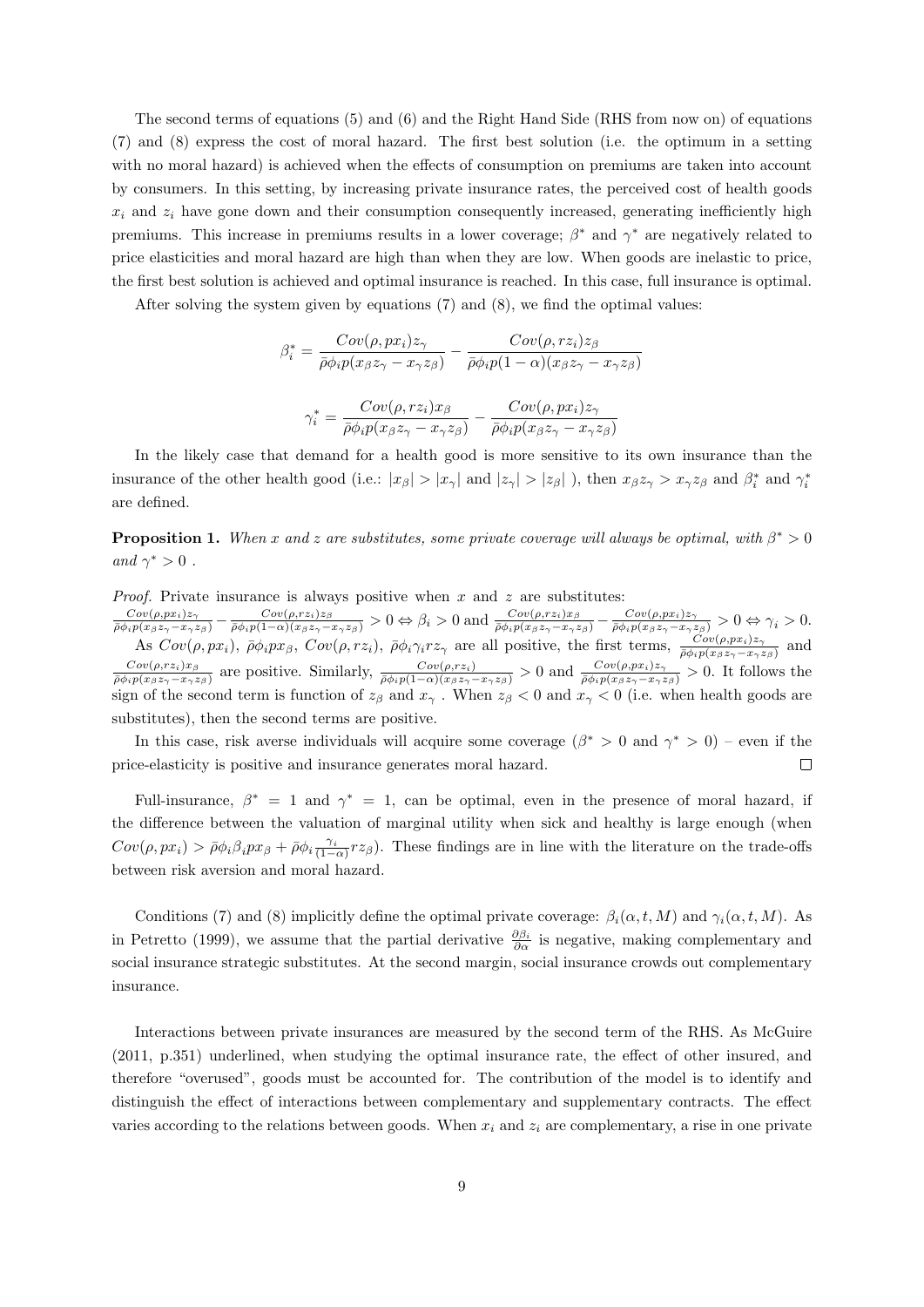insurance rate will generate moral hazard and raise both premiums. When  $x_i$  and  $z_i$  are substitutes, the second private coverage decreases premiums. A rise in one health good insurance rate would provoke efficient offset effects: the consumption of the other good would decrease leading to lower out-of-pockets and premium levels for both health goods. Consequently, private coverage will be higher when goods are substitutes, and lower when they are complementary.

**Proposition 2.** When  $x_i$  and  $z_i$  are substitutes, complementary insurance has an efficient offset effect on supplementary contracts and supplementary insurance has an efficient offset effect on complementary contracts.

*Proof.* When  $x_i$  and  $z_i$  are substitutes,  $x_\gamma$  and  $z_\beta$  are negative, and the second RHS term effects  $\bar{\rho}\pi_i^{spl}r z_\beta$ and  $\bar{\rho}\pi_i^{cpl}px_{\gamma}$  are negative.  $\Box$ 

In presence of ex-post moral hazard, households do not anticipate the impact their extra consumption will have on premiums. Similarly, individuals do not anticipate that their coverage of one health good will offset the consumption of the other health good and consequently decrease their premium.

# 4 The Social planner's choices

At this stage, parameters  $\alpha$ , t and M are yet to be determined. The social planner anticipates the results of the previous stages. We assume a simple, unweighted, utilitarist function  $W = \sum v_i$  maximised under the social budget constraint.

Section 4.1 presents the optimal rate of social insurance  $\alpha^*$  that maximises social welfare and Section 4.2 the optimal rate  $t^*$  and transfer  $M^*$  of the tax system.

## 4.1 The optimal social insurance rate

Before giving the optimality condition, Lemma 4 presents the derivation results according to  $\alpha$  of: premiums, out-of-pocket levels and health consumption; the proof is in the Appendix 2.

Lemma 4.  $\sum_{n=1}^{\infty}$ 

(i) 
$$
\frac{\partial q_i^{cpl}}{\partial \alpha} = -1 + \beta_i (1 + \frac{1-\alpha}{\alpha} \sigma_{\alpha \beta})
$$
  
\n(ii) 
$$
\frac{\partial \pi_i^{cpl}}{\partial \alpha} = -\phi_i \beta_i (1 + \frac{1-\alpha}{\alpha} \sigma_{\alpha \beta}) p
$$
  
\n(iii) 
$$
\frac{\partial x_i}{\partial \alpha} = [\beta_i (1 + \frac{1-\alpha}{\alpha} \sigma_{\alpha \beta}) - 1] x_{q^{cpl}}
$$
  
\n(iv) 
$$
\pi_{\alpha}^{cpl} = -\phi_i (q_{\alpha}^{cpl} + 1)
$$
  
\n(v) 
$$
\frac{\partial q_i^{spl}}{\partial \alpha} = -\gamma_{\alpha} \frac{\gamma_i}{\alpha} \sigma_{\alpha \gamma}
$$
  
\n(vi) 
$$
\frac{\partial \pi_i^{spl}}{\partial \alpha} = -\phi_i \frac{\gamma_i}{\alpha} \sigma_{\alpha \gamma} r
$$
  
\n(vii) 
$$
\frac{\partial z_i}{\partial \alpha} = \frac{\gamma_i}{\alpha} \sigma_{\alpha \gamma} z_{q^{spl}}
$$
  
\n(viii) 
$$
\pi_{\alpha}^{spl} = -\phi_i q_{\alpha}^{spl}
$$

By maximising the objective function with respect to  $\alpha$  we obtain:

$$
\sum_{i=1}^{n} v_{\alpha} = \mu \sum_{i=1}^{n} \phi_i p x_i + \mu \alpha \sum_{i=1}^{n} \phi_i p x_{\alpha}
$$
 (9)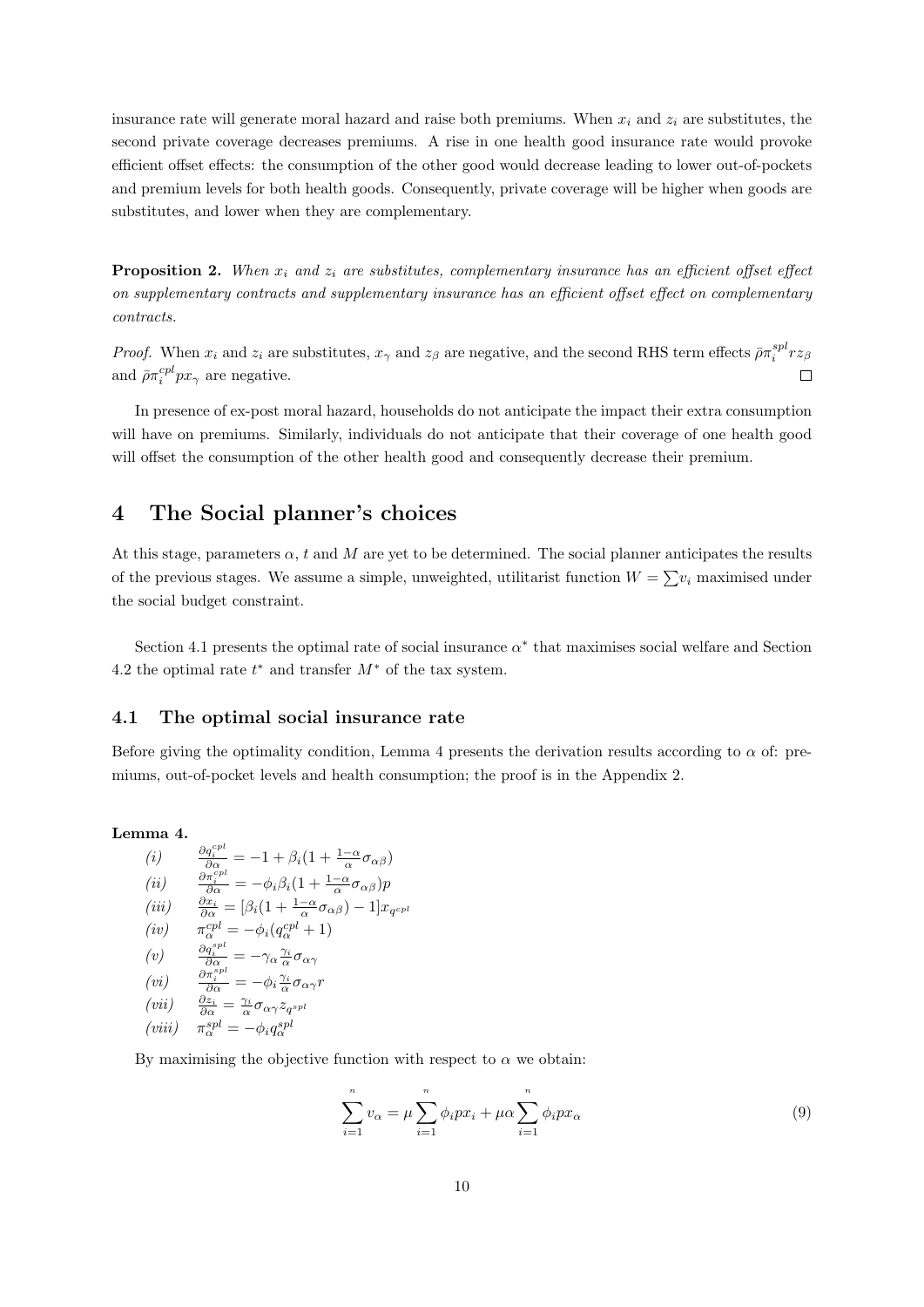$$
v_{\alpha} = \bar{\rho}p\bar{x}_i + (\bar{\rho} - \rho^s)q_{\alpha}^{cpl}p\bar{x}_i + (\bar{\rho} - \rho^s)q_{\alpha}^{spl}r\bar{z}_i - \bar{\rho}\pi_i^{cpl}px_{\alpha} - \bar{\rho}\pi_i^{spl}rz_{\alpha}
$$
\n(10)

equation (9) can be rearranged:

$$
\sum_{i=1}^{n} Cov(\bar{b}; q_{\alpha}^{cpl} p \bar{x}_i) + \sum_{i=1}^{n} Cov(\bar{b}; q_{\alpha}^{spl} r \bar{z}_i) + n \left(\bar{b} + \bar{b}Cov\left(\frac{b_i}{\bar{b}}, \frac{x_i}{\bar{x}}\right) - 1\right) p \bar{x}
$$

$$
+ n \left(\bar{b} + \bar{b}Cov\left(\frac{b_i}{\bar{b}}, \frac{z_i}{\bar{z}}\right)\right) r \bar{z} = \sum_{i=1}^{n} \alpha \phi_i p x_{\alpha} + \sum_{i=1}^{n} \bar{b} \pi_i^{cpl} p x_{\alpha} + \sum_{i=1}^{n} \bar{b} \pi_i^{spl} r z_{\alpha}
$$
(11)

With  $b_i^j = \frac{\rho_i^j}{\mu}$ , and  $\bar{b}_i = \frac{1}{n} \sum_{i=1}^n \phi_i b_i^s + (1 - \phi_i) b_i^h$  the private marginal utility of the other good's consumption;  $Cov(\bar{b}, q_{\alpha}^{cpl} p \bar{x_i}) = \phi_i q_{\alpha}^{cpl} p \bar{x_i} (b^s - \bar{b})$  and  $Cov(\bar{b}, q_{\alpha}^{cpl} p \bar{z_i}) = \phi_i q_{\alpha}^{cpl} p \bar{z_i} (b^s - \bar{b})$  the social risksharing gains of social insurance;  $Cov\left(\frac{b_i}{b}, \frac{x_i}{\bar{x}}\right) = \frac{1}{n} \sum_{i=1}^n \frac{b_i}{b} \frac{x_i}{\bar{x}} - 1$  and  $Cov\left(\frac{b_i}{b}, \frac{z_i}{\bar{x}}\right) = \frac{1}{n} \sum_{i=1}^n \frac{b_i}{b} \frac{z_i}{\bar{x}} - 1$ distributive factors of health expenditure, as defined in the literature of indirect taxation.

**Lemma 5.** The positive interior condition for the optimal rate of social insurance  $\alpha^*$  verifies equation (11).  $\alpha$  is optimal when the social gain from risk sharing and the social redistribution gain are equal to the social cost of moral hazard.

Social coverage is positively related to the gain of risk-sharing, redistribution, and negatively related to moral hazard.

The first effect of increasing social insurance is to reduce the variation between the states of natures, of the remaining cost of the health good  $x$ . The decrease in income variation that social insurance provides is the social risk sharing gain. It is captured by the first two terms  $\sum_{i=1}^{n} Cov(\bar{b}; q_{\alpha}^{cpl}\bar{p}x_i)$  and  $\sum_{i=1}^{n} Cov(\bar{b}; q_{\alpha}^{spl} r_{\bar{z}_i})$ , the sum of differences between the marginal utility of income of the expected outof-pocket expense of good  $x$  and  $z$ , and the marginal utility of income of the out-of-pocket cost in case of sickness.

The right hand side is equal to the social marginal cost of moral hazard. There are two types of moral hazard effects.  $\alpha \sum_{i=1}^{n} \phi_i p x_\alpha$  expresses the negative effect of an increase in social insurance on the government's budget constraint. The second form of moral hazard  $(\sum_{i=1}^n \bar{b} \pi_i^{cpl} p x_\alpha$  and  $\sum_{i=1}^n \bar{b} \pi_i^{spl} r z_\alpha)$ is the sum of the impact of the increase of coverage on the individual's premiums.

The third component of the LHS expresses the social redistribution gain from social insurance. It has the form of a normalised covariance between social MUI and health expenditure. The covariance between the net social marginal utility of income and the share of consumer  $i$  in the total consumption of health goods,  $Cov\left(\frac{b_i}{b}, \frac{x_i}{x}\right)$ , is greater for goods that are heavily consumed by individuals with a high net social marginal utility of income. As analysed by Salanié (2011), because of the concave shape of the utility function, "these agents, who are privileged by the government in its objective function, are likely also the poorest". α varies according to the relation between the distribution of income and health expenditure  $p\bar{x}$ .  $\alpha$  will be highest when they are strongly positively related, i.e. when the poorest individuals who consume few other goods are the ones who spend on average the most on the good  $x$ . Even in the presence of some moral hazard, full social insurance can be optimal if the redistributive gains are high enough. Note, because individuals with low incomes have a higher value of marginal utility of consumption, the social planner favours low income individuals, even when its objective function is an unweighted sum.

As,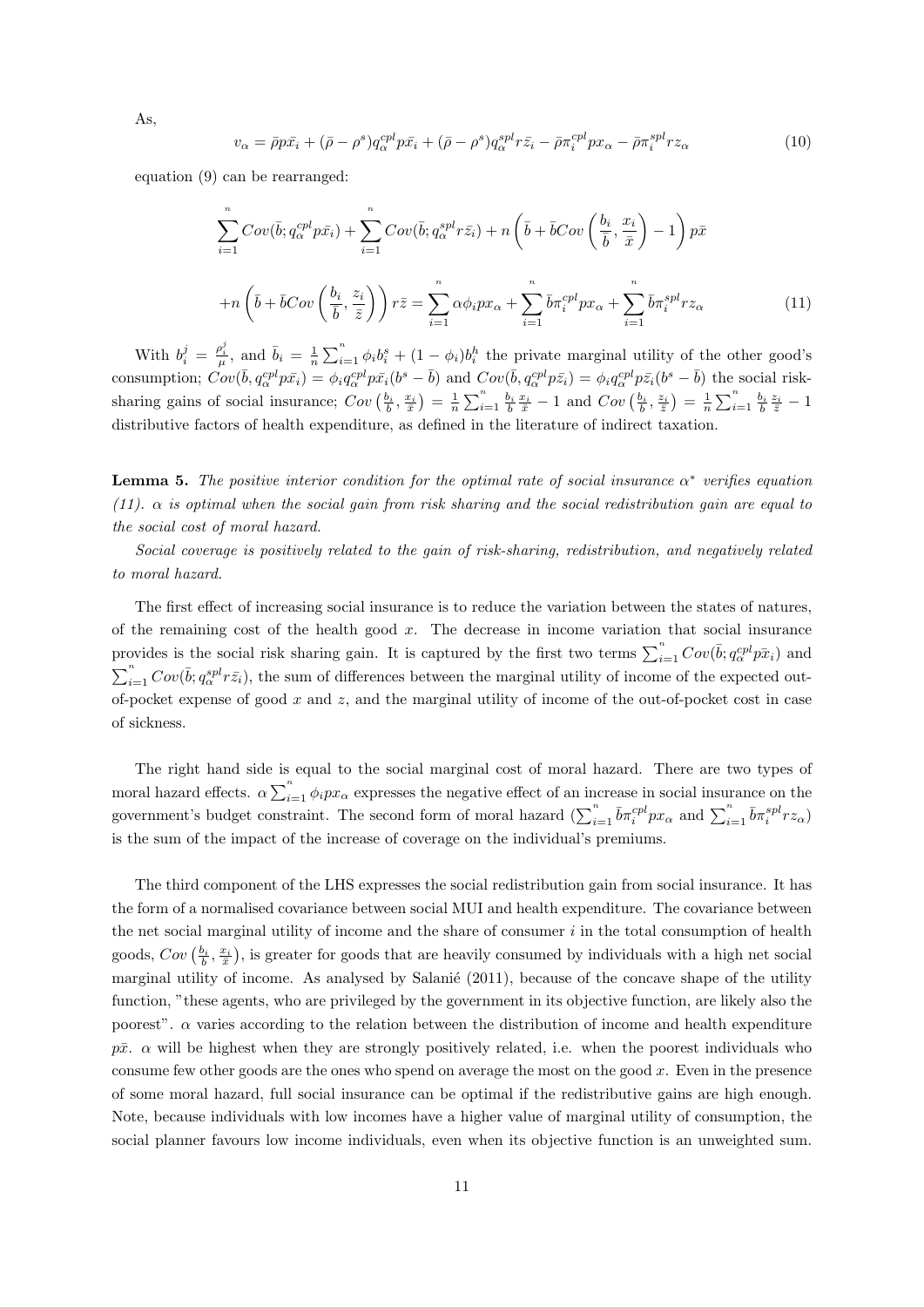Barigozzi (2006) studies the case with homogenous individuals. In this case  $Cov\left(\frac{b_i}{b}, \frac{x_i}{x}\right) = 0$  and there is no gain from redistribution.

**Proposition 3.** When the consumption of the health good x is negatively correlated to income, social insurance is redistributive and  $\alpha^* > 0$ . When reverse distribution is strong, the high-income individuals buy more x than the low-income group and  $\alpha^* = 0$ .

*Proof.* In the absence of supplementary insurance, equation (11) can be rewritten:  $\sum_{i=1}^{n} Cov(\bar{b}; q_{\alpha}^{cpl} p \bar{x}_i) +$  $\sum_{i=1} Cov(i)$  $n\left(\bar{b} + \bar{b}Cov\left(\frac{b_i}{\bar{b}}, \frac{x_i}{\bar{x}}\right) - 1\right)p\bar{x} = \sum_{i=1}^n \alpha \phi_i px_\alpha + \sum_{i=1}^n \bar{b}\pi_i^{cpl} px_\alpha.$ 

When consumption of the health good x and income are negatively correlated,  $Cov\left(\frac{b_i}{b}, \frac{x_i}{\bar{x}}\right) > 0$ , if  $\sum_{i=1}^{n} Cov(\bar{b}; q_{\alpha}^{cpl} p \bar{x_i}) > \sum_{i=1}^{n} \bar{b} \pi_i^{cpl} p x_{\alpha}$ , then  $\sum_{i=1}^n Cov(\bar{b};q_{\alpha}^{cpl}p\bar{x_i})+n\Big(\bar{b}+\bar{b}Cov\Big(\tfrac{b_i}{\bar{b}},\tfrac{x_i}{\bar{x}}\Big)-1\Big)p\bar{x}-\sum_{i=1}^n\bar{b}\pi_i^{cpl}px_{\alpha}$  $\frac{1}{\sum_{i=1}^{n} \phi_i px_{\alpha}} >$  $0 \Rightarrow \alpha^* > 0.$ 

Conversely, when social insurance is regressive,  $Cov\left(\frac{b_i}{\overline{b}}, \frac{x_i}{\overline{x}}\right) < 0$ , the optimal coverage is null. When  $\sum_{i=1}^n Cov(\bar{b};q_{\alpha}^{cpl}p\bar{x_i})+n\Big(\bar{b}+\bar{b}Cov\Big(\frac{b_i}{\bar{b}},\frac{x_i}{\bar{x}}\Big)-1\Big)p\bar{x}-\sum_{i=1}^n\bar{b}\pi_i^{cpl}px_{\alpha}$  $\frac{\sum_{i=1}^{n} \phi_i p x_\alpha}{\sum_{i=1}^{n} \phi_i p x_\alpha} < 0 \Rightarrow \alpha^* = 0.$ 

Finally, optimal full social coverage can exist, even in the presence of moral hazard if the gains of redistribution and risk sharing are high enough.

When 
$$
\frac{\sum_{i=1}^{n} \text{Cov}(\bar{b}; q_{\alpha}^{cpl} p \bar{x}_i) + n \left(\bar{b} + \bar{b} \text{Cov}\left(\frac{b_i}{\bar{b}}, \frac{x_i}{\bar{x}}\right) - 1\right) p \bar{x} - \sum_{i=1}^{n} \bar{b} \pi_i^{cpl} p x_{\alpha}}{\sum_{i=1}^{n} \phi_i p x_{\alpha}} \geq 1 \Rightarrow \alpha^* = 1.
$$

The correlation between income and consumption of the socially insured health good is central. There will be no social coverage when the health good is regressive.

As in Barigozzi (2006), optimal social coverage is null if individuals are homogenous.

**Proposition 4.** The optimal social insurance rate  $\alpha^*$  is higher in an exclusive system without complementary insurance.

Proof. Complementary insurance decreases the effect of the social risk sharing gain and increases moral hazard, thus reducing  $\alpha^*$ . In the previous section, the risk sharing gain of private insurance was independent from social insurance,  $Cov(\rho; px_i)$ . Because of the timing of the model, this result is not symmetrical and we find here that, even after simplification, the gain of risk sharing of social insurance  $Cov(\bar{b}; q_{\alpha}^{cpl} p \bar{x}_i)$  is proportional to the size of the out-of-pocket rate and is therefore decreasing in  $\beta_i$ . The impact of  $\alpha$  on individuals' out-of-pocket level will be strongest when there is no complementary insurance or, when the elasticity between private and public insurance is weak.  $\Box$ 

Following the classification from Boadway et al. (2006), the rationale for public intervention in the field of insurance, are: transactions costs (administrative costs), market failures (from asymmetric information) and redistribution. Proposition 3 underlines the central role of redistribution in the optimality of social insurance.

The relation between the health goods  $x$  and  $z$  is what distinguishes complementary and supplementary insurance.

**Proposition 5.** Supplementary insurance has an offset effect resulting in an increase of  $\alpha^*$  when x and z are substitutes; it increases moral hazard and thus reduces  $\alpha^*$  when x and z are complementary.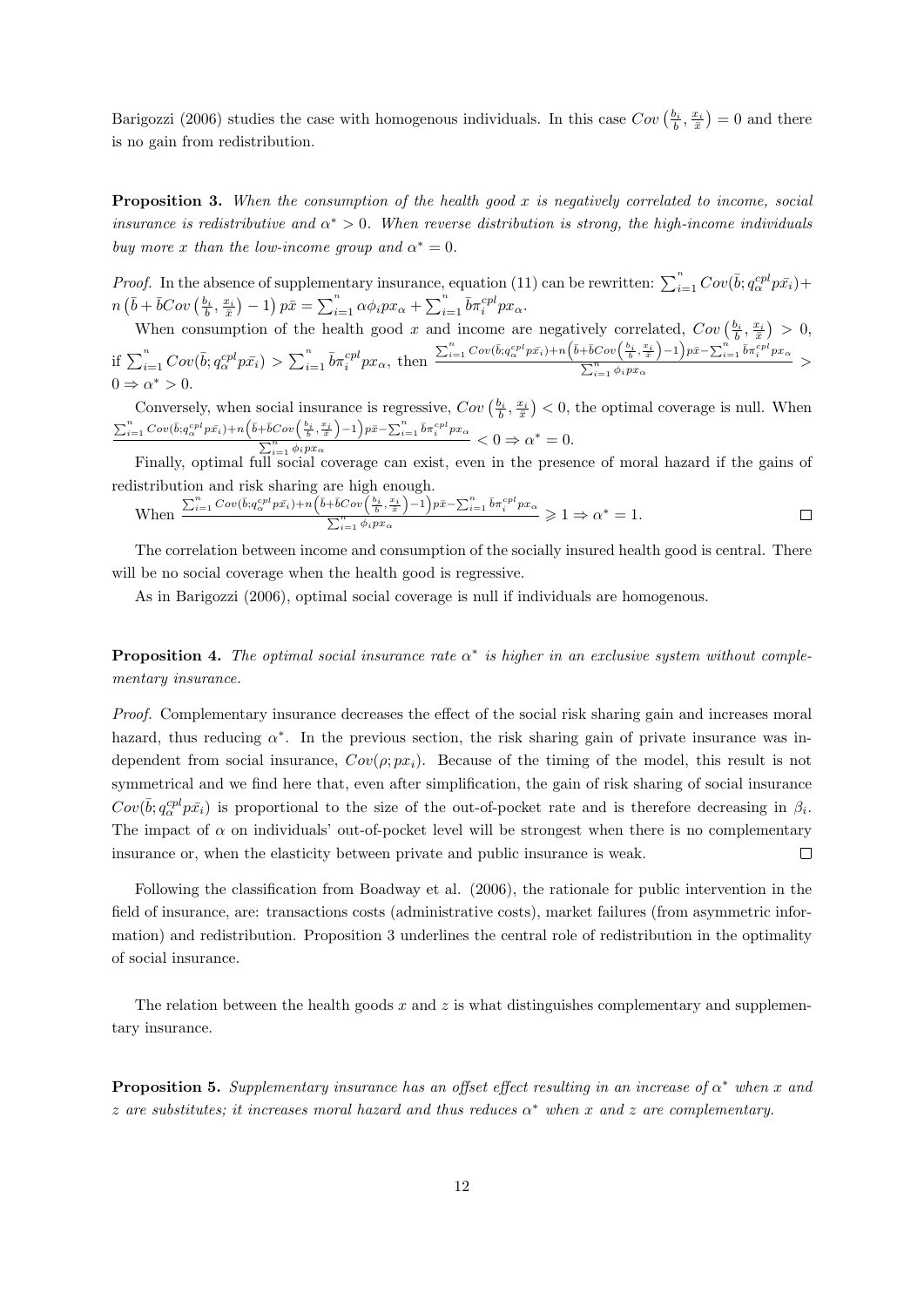*Proof.* When health goods  $x$  and  $z$  are substitutes, supplementary insurance will generate efficient offset effects, reducing consumption of x while increasing  $\alpha^*$ . Conversely, when health goods are complementary, private coverage will increase moral hazard. Consequently, the optimal  $\alpha^*$  will be higher when the goods are substitutes than if they are complementary.

 $\Box$ 

When health goods are substitutes, supplementary and complementary have opposite effects on optimal social insurance. Confusing complementary and supplementary insurances can be detrimental in the design of optimal insurance.

In a previous version of this model, we considered that PHIs had higher administrative costs than SHI. Results of the previous model indicated that, when administrative costs are considered, the optimal rate of private insurance is such that the gain of private insurance is equal to the expected loss from the marginal cost of moral hazard and the cost of administrative costs. In the first best scenario, when administrative costs exceed a certain threshold, full insurance is no longer optimal. Conversely, in this setting, social insurance coverage (measured by  $\alpha$ ) is positively related to private administrative costs. These results are in line with findings from Boadway et al. (2006), administrative costs increase the rationale for SHI coverage. Because this specification did not add any novel results, we chose for simplicity not to include administrative costs.

# 4.2 The optimal tax structure

According to the maximisation program, the optimal tax rate  $t^*$  and transfer  $M^*$  are the solutions of respectively  $\frac{d\Psi}{dt} = 0$  and  $\frac{d\Psi}{dM} = 0$ , which gives us:

$$
\bar{a} - \frac{1}{n}Cov(b, q_\beta^{cpl}p\bar{x}_i\beta_M + q_\gamma^{cpl}r\bar{z}_i\gamma_M) = 1
$$
\n(12)

$$
\frac{t}{1-t} = -\frac{\sum_{i=1}^{n} Cov(b, q_\beta^{cpl} p\bar{x}_i\beta_t + q_\gamma^{spl} r\bar{z}_i\gamma_t) + n\overline{wl}(\bar{a}Cov\left(\frac{a_i}{\bar{a}}, \frac{w_i l_i}{wl}\right) + \bar{a} - 1)}{\sum_{i=1}^{n} \overline{wl}_i \bar{l}_i \epsilon_{ll}}
$$
(13)

With  $a_i = \frac{du}{dy_i} \frac{1}{\mu} + \sum_{i=1}^n t_i w_i l_M$  the net social marginal utility of income (MUI), it is equal to the social MUI net from the extra tax caused by the extra income. When individuals are healthy, the marginal utility of consumption is equal to the MUI  $(y_i^h = c_i^h)$ . This identity does not hold when ill  $(y_i^s = c_i^s + q^{cpl} px_i + q^{spl} rz_i)$ . With  $\bar{a} = \frac{1}{n} \sum_{i=1}^n a_i$ .

With  $\epsilon_{\bar{l}\bar{l}} = \frac{\partial \bar{l}}{\partial w_i(1-t)}$  $\frac{w_i(1-t)}{\bar{l}} = S \frac{w_i(1-t)}{\bar{l}}$  the elasticity of the expected labour supply;  $Cov\left(\frac{a_i}{\bar{a}}, \frac{w_i l_i}{\bar{w}\bar{l}}\right) =$  $\frac{1}{n}\sum_{i=1}^n \frac{a_i}{\bar{a}} \frac{w_i l_i}{\bar{w}l} - 1$  the covariance between the expected social MUI and the expected gross labour income across individuals - a distributional characteristic of income distribution as presented by Feldstein (1972).

**Lemma 6.** Positive interior conditions for the tax rate  $t^*$  and transfer  $M^*$  are given by equation (12) and (13).

The lump sum transfer  $M^*$  is optimal when the net social valuation of the transfer of \$1 is equal to the cost of that transfer plus the gain of risk-sharing for the extra out-of-pocket expenditure.

The optimal tax rate  $t^*$  follows the Ramsey tax rule, that is,  $t^*$  is inversely proportional to the compensated elasticity of labour. It is function of the distribution of income (of the variation of the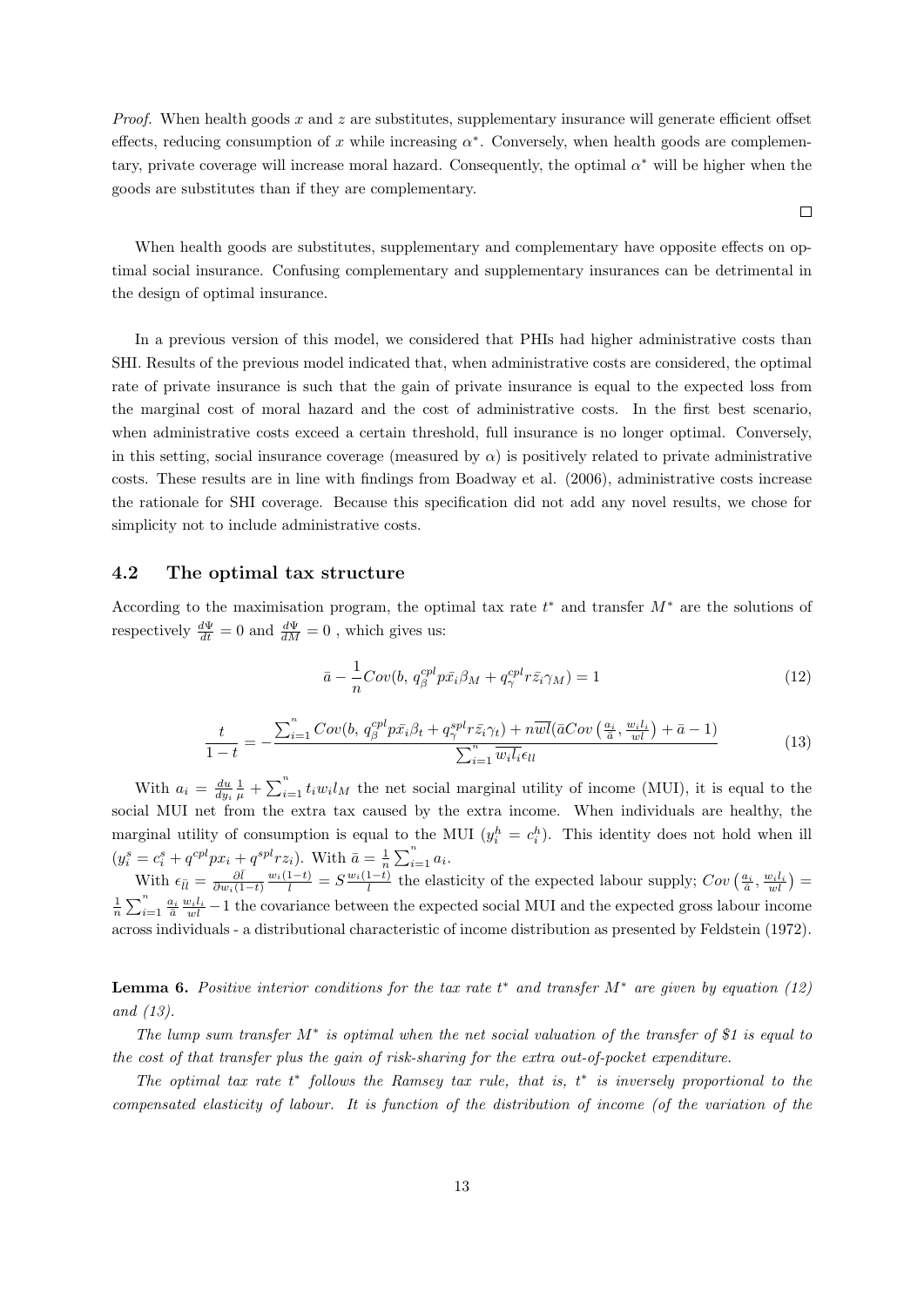valuation of w) and of the risk sharing loss caused by the reduction of out-of-pocket expenditure caused by t.

Equations (13) and (14) follow the usual interpretation of optimal linear income taxation. We cannot exclude a corner solution.

Proof. See Appendix 2.

# 5 Conclusion

In 2013 the French Council of Economic Analysis (CAE) proposed to forbid re-insuring co-payments of social insurance, thereby offering to restrict topping up activities to supplementary insurance only (Askenasy et al., 2013).

In this article, we set out to explore whether complementary and supplementary insurances had the same impact on social coverage, and to see if there was a case for banning complementary insurance. In order to do this, we adapted a health insurance model, in presence of moral hazard by introducing a second health good. Thereby making it possible to study the interactions between complementary, supplementary and social insurance.

We find that, when the correlation between income and consumption of the health good is positive, social insurance would be regressive and the optimal social coverage is null, resulting in an exclusive private system. Conversely, when the correlation is positive, optimal social coverage is positive and can be equal to one when price elasticity is low. Consequently, optimal mixed systems with complementary insurance will arise solely when social insurance is redistributive and health demand is elastic.

The main contribution of this article is to give evidence that complementary and supplementary insurances can have opposing interactions with social insurance and should therefore be distinguished from one another. Compared to an exclusive system, complementary insurance increases moral hazard and decreases the beneficial effects of social insurance, resulting in lower coverage of social insurance and consequently lower redistribution. On the other hand, when health goods are substitutes, supplementary insurance will have a positive offset effect resulting in an increase in social coverage. When health goods are complementary, supplementary insurance acts in a similar way to complementary insurance, generating ex-post moral hazard and decreasing optimal social coverage.

The efficiency of the offset effects of private insurance on social insurance are determined by the sign of the interactions. We offer to illustrate these effects using examples from the market of eyewear. In our example, we consider that social insurance participation is restricted to covering part of the cost of eyeglass lenses; complementary insurance covers eyeglass lenses and supplementary insurance finances frames and contact lenses. Frames are complementary to eyeglass lenses whereas contact lenses are substitutes. As the demand for lenses is elastic to price, complementary insurance generates inefficient moral hazard, resulting in a lower optimal social insurance rate. Similarly, supplementary insurance of frames generates inefficient offset effects resulting in inefficient extra-consumption of eyeglass lenses. However, supplementary insurance of contact lenses causes positive offset effects on eveglass lenses, resulting in an increase of the optimal social insurance rate. In other words, the social insurance rate for eyeglass lenses

 $\Box$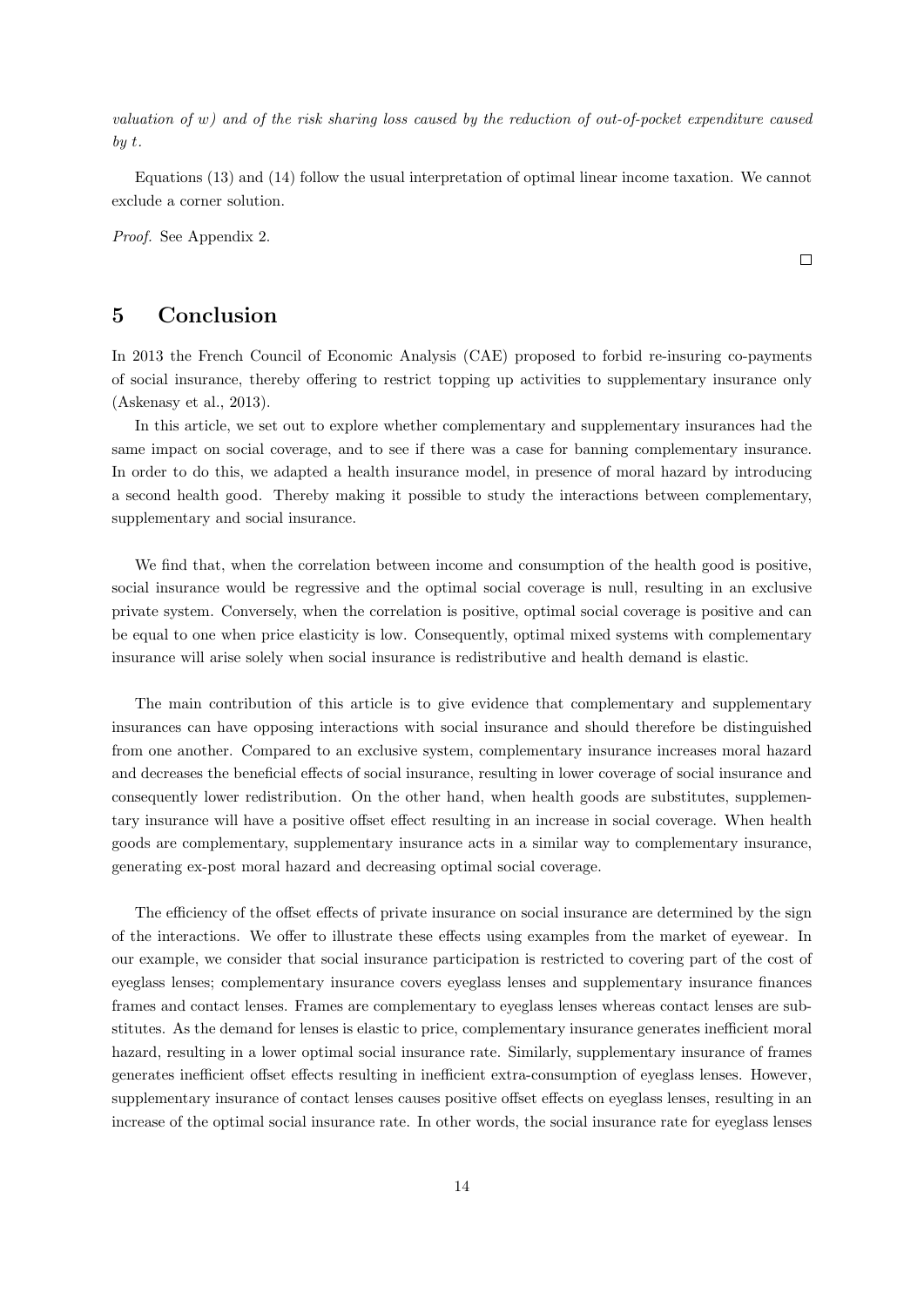will be lower if complementary insurance is allowed and when supplementary insurance covers frames; conversely, the social insurance rate for eyeglass lenses will increase when supplementary insurance covers lenses.

Our findings are consistent with past articles. As in Barigozzi (2006), when insuring the health good yields no redistribution gain, social insurance coverage should be null. As in Petretto (1999), the optimal rate of social insurance is positively related to the gain of risk sharing and redistribution and is also negatively related to moral hazard. Consistent with Boadway et al. (2006), the rationale for social insurance are redistribution and relative administrative efficiency between social and private insurance.

These results give ground to the choice made in many countries to ban private insurance from reinsuring social co-pays. In countries where complementary insurance is widespread, banning complementary insurance seems difficult. In this case, reaching towards full social insurance on some health goods and suppressing SHI contribution for other health expenditure should be considered. When considering whether to ban complementary insurance or not, the composition of the social health bundle is crucial. One of the limits of this model is to include only two health goods (one covered by social insurance and one that is not). Selection considerations are outside the scope of our analysis. Our results suggest that the goods that should be put in priority inside the social bundle should be foremost valued by lower income households and have weak price sensitivity (necessary treatments rather than comfort health goods). These findings complement

# References

- [1] Askenazy P, Dormont B, Geoffard PY, Paris V. Towards a More Efficient Health System. Les notes du conseil d'analyse économique 2013;No 8, July.
- [2] Arrow K. Uncertainty and the Welfare Economics of Medical Care. The American Economic Review 1963;53 (5): 941–73. https://doi.org/10.2307/1812044.
- [3] Arrow K. The Economics of Moral Hazard: Further Comment. The American Economic Review 1968;58 (3): 537–39. https://doi.org/10.2307/1813786.
- [4] Barigozzi F. Supplementary Insurance with Ex-Post Moral Hazard: Efficiency and Redistribution. Annales d'Economie et de Statistique 2006; No. 83/84 (July): 295–325. ´ https://doi.org/10.2307/20079172.
- [5] Barros P, Siciliani L. 2011. Public and Private Sector Interface. In: Handbook of Health Economics. Elsevier. Volume 2, 2011, Pages 927-1001 https://doi.org/10.1016/B978-0-444-53592-4.00015-3
- [6] Boadway R, Leite-Monteiro M, Marchand M, Pestieau P. Social Insurance and Redistribution with Moral Hazard and Adverse Selection. The Scandinavian Journal of Economics 2006;108 (2): 279–98. https://doi.org/10.1111/j.1467-9442.2006.00446.x
- [7] Boone J. Basic versus Supplementary Health Insurance: Moral Hazard and Adverse Selection. Journal of Public Economics 2015;128 (August): 50–58. https://doi.org/10.1016/j.jpubeco.2015.05.009.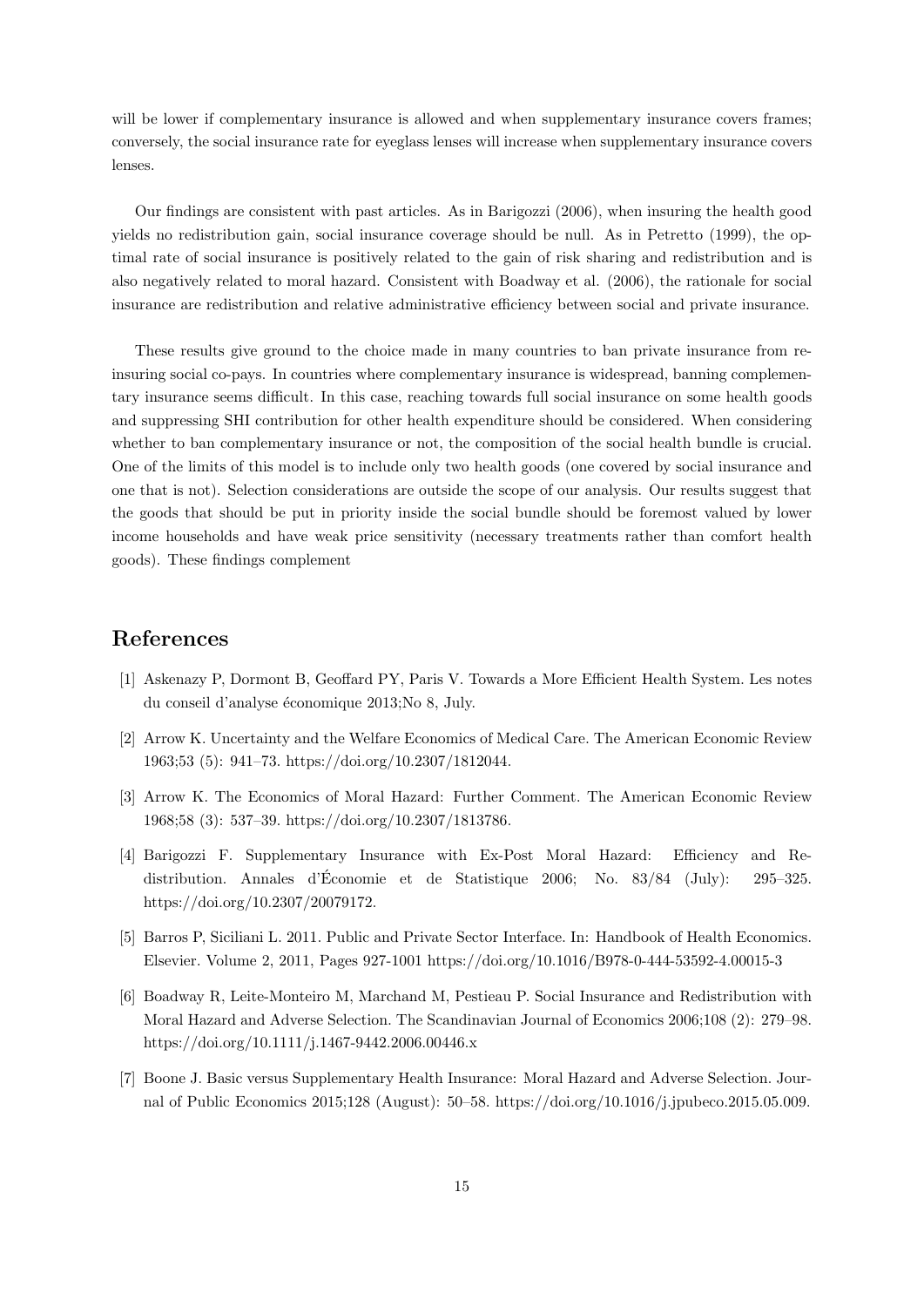- [8] Boone J. Basic versus Supplementary Health Insurance: access to care and the role of cost effectiveness. Journal of Health Economics 2018;60: 53–74. https://doi.org/10.1016/j.jhealeco.2018.05.002.
- [9] Buchmueller TC, Couffinhal A, Grignon M, Perronnin M. Access to Physician Services: Does Supplemental Insurance Matter? Evidence from France. Health Economics 2004;13 (7): 669–87. https://doi.org/10.1002/hec.879.
- [10] Cremer H, Pestieau P. Redistributive Taxation and Social Insurance. International Tax and Public Finance 1996;3 (3): 281–95. https://doi.org/10.1007/BF00418945.
- [11] Feldstein M. Tax Incidence in a Growing Economy with Variable Factor Supply. Harvard Institute of Economic Research Discussion Paper no. 263, 1972.
- [12] Henriet D, Rochet JC. Is Public Health Insurance an Appropriate Instrument for Redistribution? Annales d'Economie et de Statistique 2006;No 83/84: 61-88. https://doi.org/10.2307/20079163. ´
- [13] Jones AM, Koolman X, van Doorslaer E. The Impact of Having Supplementary Private Health Insurance on the Use of Specialists. Annales d'Economie et de Statistique 2006;No 83/84: 251-75. ´ https://doi.org/10.2307/20079170.
- [14] Keane M, Stavrunova O. Adverse selection, moral hazard and the demand for Medigap insurance. Journal of Econometrics 2016;190 (1): 62-78. https://doi.org/10.1016/j.jeconom.2015.08.002.
- [15] Manning WG, Newhouse JP, Duan N, Keeler EB, Leibowitz A. Health Insurance and the Demand for Medical Care: Evidence from a Randomized Experiment. The American Economic Review 1987;77 (3): 251-77.
- [16] Manning WG, Marquis MS. Health Insurance: The Tradeoff between Risk Pooling and Moral Hazard. Journal of Health Economics 1996;15 (5): 609–39. https://doi.org/10.1016/S0167- 6296(96)00497-3.
- [17] Marquis MS, Phelps CE. Demand for Supplementary Health Insurance. Santa Monica, Calif.: RAND Corporation, R-3285-HHS, 1985. As of December 12, 2018: https://www.rand.org/pubs/reports/R3285.html
- [18] Marquis MS, Phelps CE. Price Elasticity and Adverse Selection in the Demand for Supplementary Health Insurance. Economic Inquiry 1987;25 (2): 299–313. https://doi.org/10.1111/j.1465- 7295.1987.tb00741.x.
- [19] McGuire TG. Chapter Five Demand for Health Insurance, 2011. In: Pauly M, McGuire TG, Barros PP, Handbook of Health Economics. Vol. 2 of Handbook of Health Economics. Elsevier, pp. 317-396.
- [20] Mossialos E, Thomson SMS. Voluntary health insurance in the European Union. World Health Organization. Regional Office for Europe European Observatory on Health Systems and Policies. Copenhagen : WHO Regional Office for Europe 2004. http://www.who.int/iris/handle/10665/107601
- [21] Nyman JA. The economics of moral hazard revisited. Journal of Health Economics 1999;18 (6): 811-24. https://doi.org/10.1016/S0167-6296(99)00015-6.
- [22] Paris V, Devaux M, Wei L. Health Systems Institutional Characteristics: A Survey of 29 OECD Countries. OECD, Directorate for Employment, Labour and Social Affairs, OECD Health Working Papers 2010;50. https://doi.org/10.1787/5kmfxfq9qbnr-en.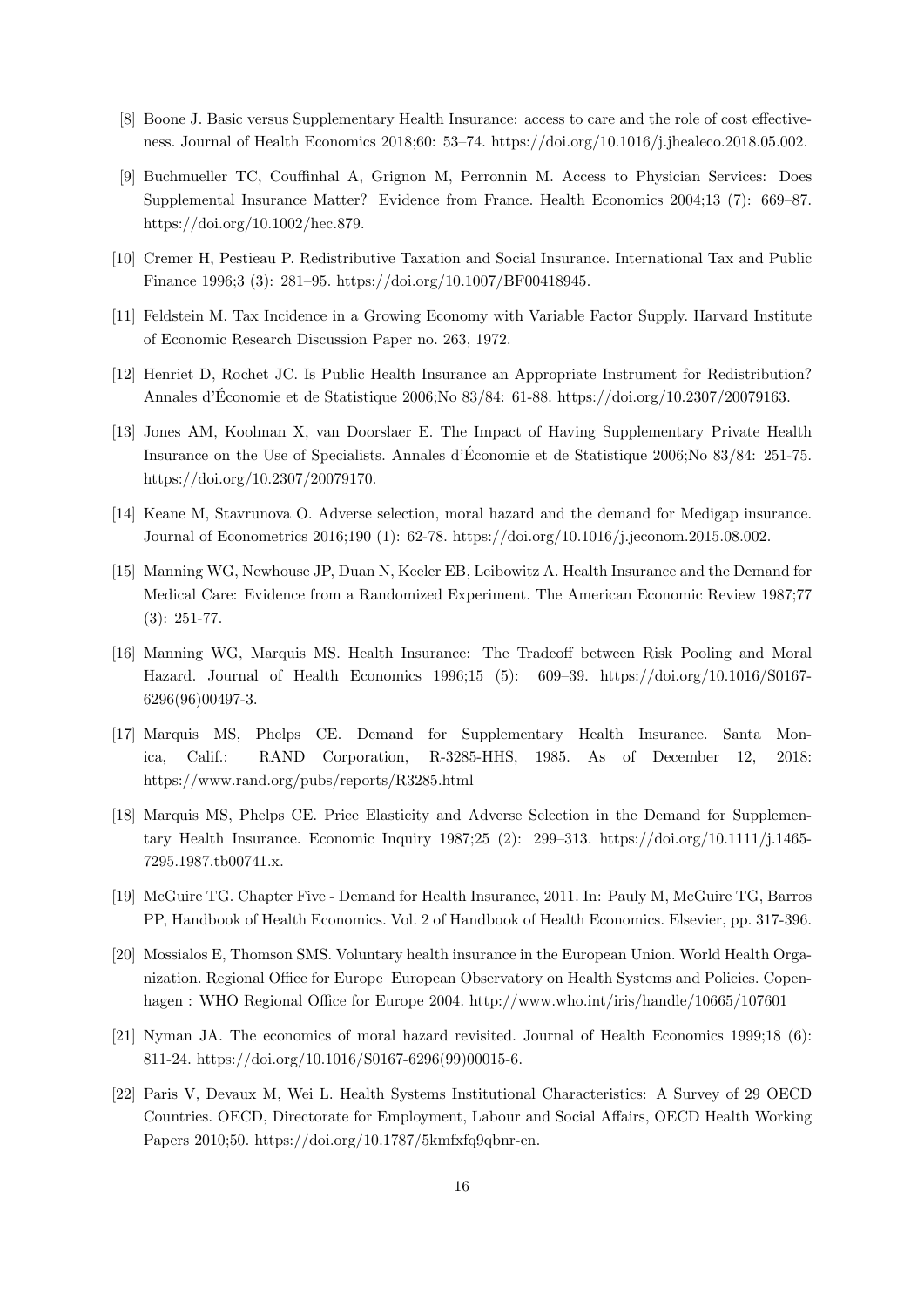- [23] Paris V, Hewlett E, Auraaen A, Alexa J, Simon L. Health Care Coverage in OECD Countries in 2012. OECD Health Working Papers 2016;88. https://doi.org/10.1787/5jlz3kbf7pzv-en.
- [24] Pauly, MV. The Economics of Moral Hazard: Comment. The American Economic Review 1968;58 (3): 531-37. https://doi.org/10.2307/1813785.
- [25] Pestieau P. 2003. Social Insurance and Redistribution. In: Alternatives for Welfare Policy, edited by Torben M. Andersen and Per Molander, 238–54. Cambridge: Cambridge University Press, 2003. https://doi.org/10.1017/CBO9780511493508.011.
- [26] Petretto A. Optimal social health insurance with supplementary private insurance. Journal of Health Economics 1999;18 (6): 727-45. https://doi.org/10.1016/S0167-6296(99)00017-X.
- [27] Rochet JC. Incentives, Redistribution and Social Insurance.The Geneva Papers on Risk and Insurance Theory 1991;16 (2): 143-65. https://doi.org/10.1007/BF02386304.
- [28] Salanié B.The Economics of Taxation. The MIT Press, Cambridge, MA, second editionedition edition, November 2011. ISBN 978-0-262-01634-6.

# Acknowledgements

The author thanks Florence Naegelen, Jérôme Wittwer, Mathias Kifmann, Clémentine Garouste for their useful comments.

Declarations of interest: none. This research did not receive any specific grant from funding agencies in the public, commercial, or not-for-profit sectors.

# Appendix

# Appendix 1: Analysis of health expenditure according to the insurance systems

## A classification of countries according to the insurance systems

In addition to complementary and supplementary systems, mixed systems can take a duplicative form, also known as opting out. In this setting, individuals can decide to renounce socially covered insurance and consume a private alternative. Private insurance covers the costs of alternative goods that are outside of the social contract, but individuals must pay for social insurance regardless.

As presented in Table 1, according to the most recent data from the OECD (Paris et al., 2016), there are nine countries with supplementary and complementary insurance; five countries with supplementary insurance only; ten countries with duplicative private insurances; six countries with no private health insurance. There are no countries where complementary insurance exists without the presence of supplementary insurance.

Among the fourteen countries where supplementary insurance exists, covering cost-sharing expenses through a complementary contract is allowed in nine countries only.

Two example of complex topping up systems are France and the United States. In France, most health goods, including psychotropic medications, are covered in part by social insurance. Apart from a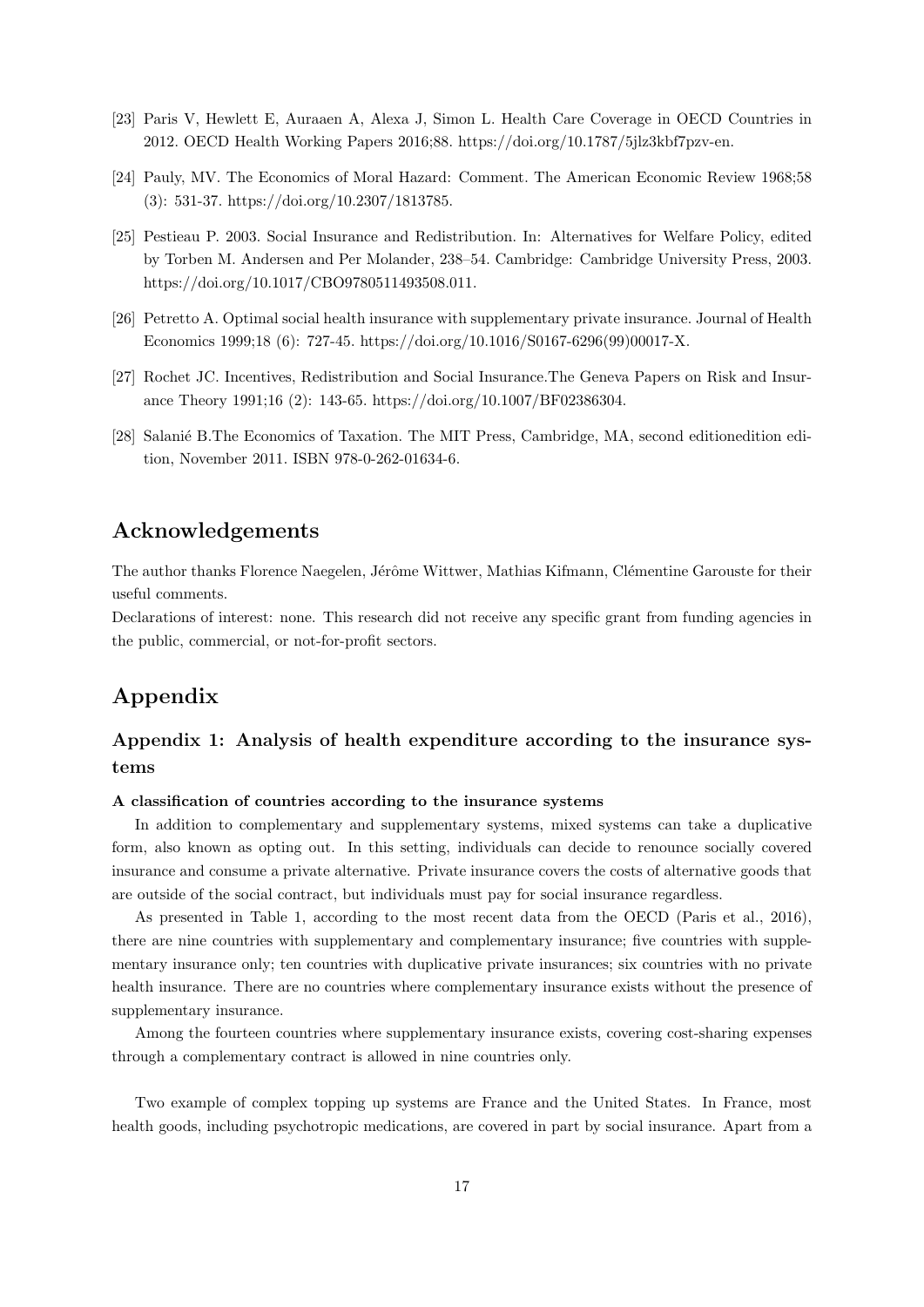| Type of insurance system     | <b>OECD</b> Countries                           |
|------------------------------|-------------------------------------------------|
| Supplementary insurance only | Australia, Canada, the Netherlands,             |
|                              | Sweden and Switzerland                          |
| Supplementary and            | Austria, Belgium, Denmark, Finland,             |
| complementary insurance      | France, Germany, Korea, Luxembourg and Portugal |
| Duplicative systems          | Australia, Greece, Ireland, Italy,              |
|                              | Mexico, New Zealand, Poland, Portugal,          |
|                              | Spain and the United Kingdom                    |
| No private health insurance  | Czech Republic, Hungary, Iceland,               |
|                              | Norway, Slovak Republic and Turkey              |

Table 1: A classification of OECD countries according to their private insurance systems.

two euro co-pay per prescription that cannot be re-insured by private insurance companies, the remaining costs may be covered by a complementary insurance contract. On the other hand, other goods such as psychotherapy sessions or ostheopathy are not covered by social insurance and can be privately insured with a supplementary contract. Contracts often combine both types of insurance and enrolees are not aware of this distinction. In France 95% of the populations have a complementary contract.

Complementary systems are present and developing in other countries but, as in the United States, only affect part of the population. For instance, Medicare patients can be covered by complementary and supplementary contracts. Since 1996, the Medicare plan offers social insurance to Americans over 65 who have contributed to its funding. A variety of contracts known as Medigap, offer complementary insurance to cover part of the co-payments left by Medicare. Until 2006, Medicare did not cover any costs related to drugs. Pensioners who wished to insure against this risk could buy specific Medigap contracts which offered this supplementary component.

#### Health expenditure and outcomes according to the insurance systems

Table 2 presents statistics of health expenditure and health outcomes in the OECD according to private insurance systems. These descriptive statistics do not account for other factors that can influence these outcomes (GDP, environmental factors, how health providers are contracted or regulated...).

These statistics reveal a lack of significant difference in life expectancy of the total population across mixed systems of health insurance and an unclear effect on total cost. Overall, public and total health expenditure are higher in countries with supplementary insurance. Indicators of health consumption and life expectancy are also higher. Intuitively, complementary insurance should reduce out-of-pocket levels but increase moral hazard. The evidence shows that indeed, out-of-pocket levels are lower in countries with complementary insurance than in topping up countries with supplementary insurance only (respectively \$46 and \$612 a year and per capita). There also seems to be evidence of extra-consumption: the number of Magnetic Resonance Imaging and Computed Tomography Scans, and the average length of stay in hospital are consistently higher. More surprisingly, the overall level of private funding in countries with both supplementary and complementary insurance is lower than in countries with supplementary insurance only. The level of social insurance is higher in countries with complementary insurance. The annual growth rate of public spending is lower in countries with complementary insurance, suggesting a greater possibility of transferring social spending onto complementary insurance.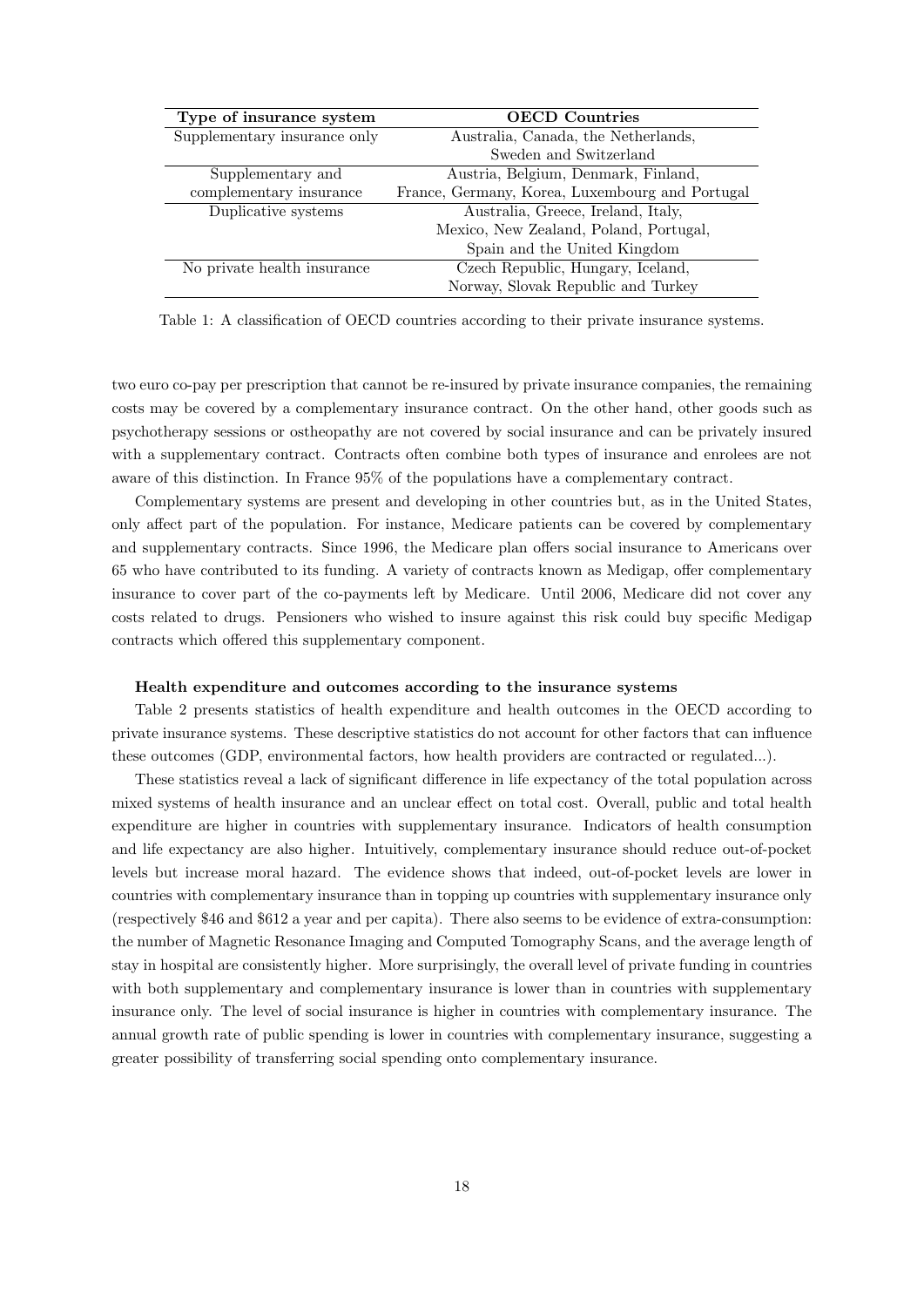| Types of private insurance                                                  |   | Suppl & compl     |   | Suppl only         |                          | Duplicative     |   | No private ins   |
|-----------------------------------------------------------------------------|---|-------------------|---|--------------------|--------------------------|-----------------|---|------------------|
|                                                                             | z | Mean (SD)         | Z | Mean (SD)          | z                        | Mean (SD)       | z | Mean (SD)        |
| Spending indicators                                                         |   |                   |   |                    |                          |                 |   |                  |
| Total health expenditure (in % of GDP)                                      |   | $9.9\%$ $(1.6\%)$ |   | $10.5\%$ $(1.1\%)$ | $\overline{10}$          | 8.7% (1.2)      |   | $7.8\%$ (1.3)    |
| Public expenditure on health (in % of THE*)                                 |   | $75.8\%$ (9.7)    |   | $72.0\%$ (9.6)     | $\circ$                  | 70.5% (11.1)    |   | $76.6\%$ $(7.8)$ |
| Out-of-pocket payments (in $\%$ of THE*)                                    |   | $16.9\%$ (8.9)    |   | $17.1\%$ (8.8)     |                          | 21.4% (12.2)    |   | 19.2% (5.3)      |
| Private insurance expenditure on health (in % of THE*)                      |   | $5.1\% (3.9)$     |   | $7.1\%$ (4.6)      |                          | $4.0\%$ $(2.8)$ |   | $0.2\% (0.4)$    |
| Total expenditure on health per capita (in US\$ ppp <sup>*</sup> )          |   | 3,999 (1002)      |   | 4,776(850)         |                          | 2,799 (950)     |   | 2,774 (1843)     |
| health per capita (in US\$ ppp <sup>*)</sup><br>Public expenditure on       |   | 3,102 (1,008)     |   | 3,405 (516)        |                          | 2,042 (837)     |   | 2,202(1,621)     |
| Out-of-pocket payments on health per capita (in US\$ ppp*)                  |   | 612 (201)         |   | 846 (591)          |                          | 520 (132)       |   | 493 (258)        |
| per capita (in US\$ ppp <sup>*</sup> )<br>Private insurance EH <sub>1</sub> |   | 213 (183)         |   | 354 (235)          |                          | 129 (116)       |   | 4(8)             |
| THE (in real terms)<br>Annual growth rate of                                |   | $3.1\% (2.2)$     |   | $3.8\%$ (0.7)      | Q                        | $3.6\%$ (1.6)   |   | $4.1\%$ (2.1)    |
| public EH (in real terms)<br>Annual growth rate of                          |   | $3.1\% (2.7)$     | S | $4.5\%$ (1.5)      | $\overline{a}$           | $3.7\%$ $(1.7)$ | Ċ | $3.8\%$ (2.06)   |
| Consumption indicators                                                      |   |                   |   |                    |                          |                 |   |                  |
| Diagnostic exams, Magnetic Resonance Imaging (per 1 000)                    |   | 59.9(26.3)        |   | 43.23 (15.0)       | ∞                        | 33.1(22.7)      |   | 62.3(33.9)       |
| Diagnostic exams, Computed Tomography (per 1 000)                           |   | 136.3(49.6)       |   | 101.4(29.3)        |                          | 89.7 (49.9)     |   | 119.3 (36.6)     |
| all causes (in days)<br>Average length of stay,                             |   | 8.4(3.5)          |   | 6.6(1.3)           | $\overline{\phantom{0}}$ | 6.4(1.2)        |   | 6.7 $(2.4)$      |
| single spontaneous delivery (in days)<br>Average length of stay             |   | 3.3(0.7)          |   | 2.4(0.7)           | $\circ$                  | 2.5(0.9)        |   | 3.4(1.6)         |
| population at birth (in years)<br>Life expectancy, Total                    |   | 80.9(0.6)         | 5 | 81.8(0.6)          | $\overline{10}$          | 80.2(2.6)       | ు | 78.1(3.4)        |

Table 2: Descriptive statistics of health expenditure in the OECD according to private insurance systems (Source: Paris et al., 2010).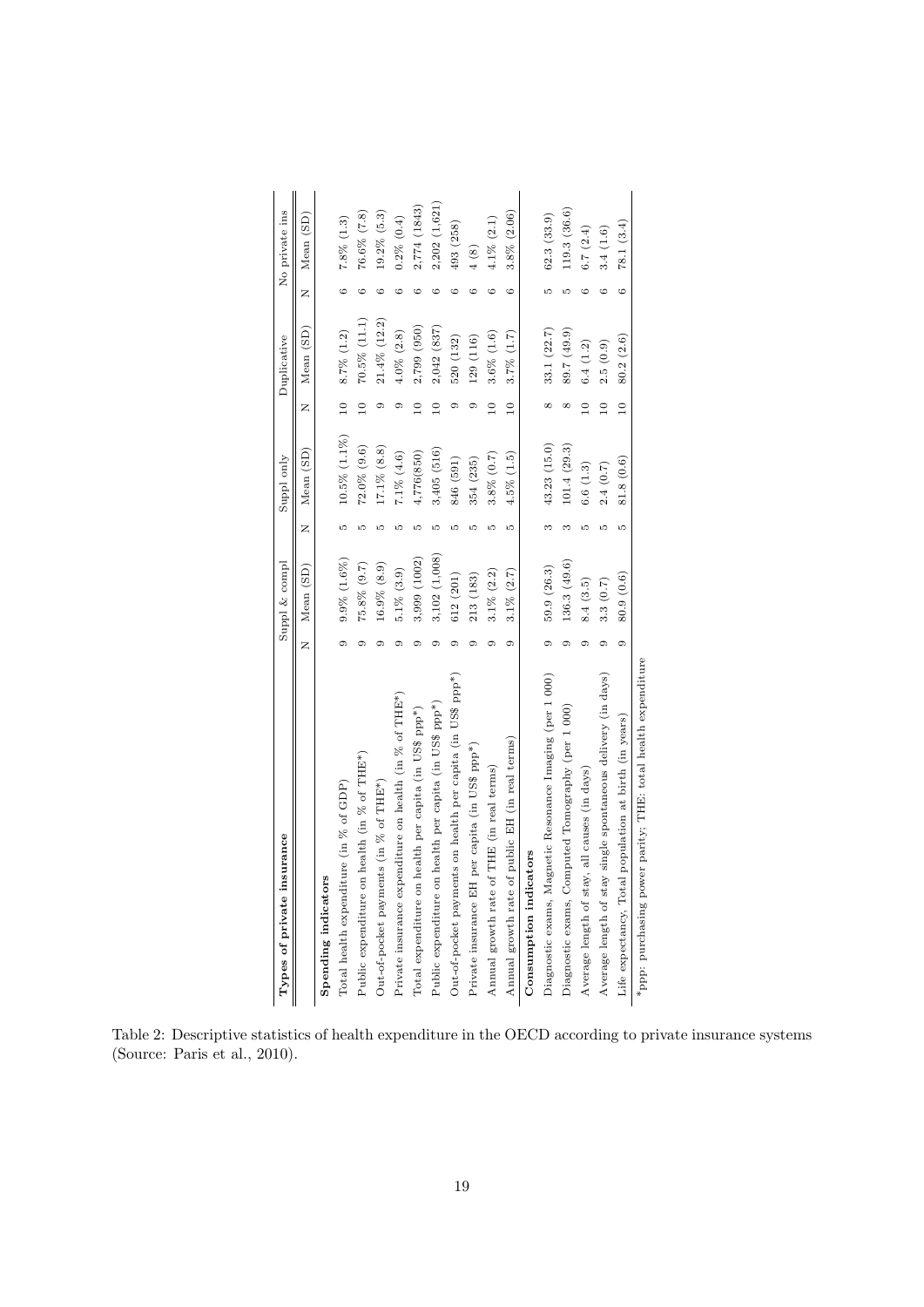# Appendix 2: Proofs

#### First Order Conditions

The budget constraints can be written consumption equal to resources:  $c_i^h = w_i(1-t)l_i^h + M \pi_i^{cpl} x_i - \pi_i^{spl} z_i$  when individuals are healthy and  $c_i^s + q_i^{cpl} px_i + q_i^{spl} rz_i = w_i(1-t)l_i^s + M - \pi_i^{cpl} x_i - \pi_i^{spl} z_i$ when they are sick.

The optimal level of labour, consumption of health and non-health goods are defined thanks to a classical maximisation program. We propose to resolve that program using a Lagrangian; the maximisation programs can be presented as follows:

In the healthy state:  $Max u(c_i^h, 0, 0, l_i^h)$ st  $c_i^h = w_i(1-t)l_i^h + M - \pi_i^{cpl}x_i - \pi_i^{spl}z_i$  $L = u(c_i^h, 0, 0, l_i^h) + \mu(c_i^h - w_i(1-t)l_i^h - M + \pi_i^{cpl}x_i + \pi_i^{spl}z_i)$ 

In the sick state:

 $Max u(c_i^s, x_i, z_i, l_i^s)$ st  $c_i^s + q_i^{cpl} px_i + q_i^{spl} rz_i = w_i(1-t)l_i^s + M - \pi_i^{cpl} x_i - \pi_i^{spl} z_i$  $L = u(c_i^s, x_i, z_i, l_i^s) + \lambda(c_i^s + q_i^{cpl}px_i + q_i^{spl}rz_i - w_i(1-t)l_i^s - M + \pi_i^{cpl}x_i + \pi_i^{spl}z_i)$ 

First Order Conditions in case of health:

FOC 1:  $\frac{\partial L}{\partial c_i^h} = 0 \Leftrightarrow \frac{\partial u}{\partial c_i^h} + \mu = 0 \Leftrightarrow \mu = -\frac{\partial u}{\partial c_i^h}$ <br>FOC 2:  $\frac{\partial L}{\partial l_i^h} = 0 \Leftrightarrow \frac{\partial u}{\partial l_i^h} - \mu w_i (1 - t) = 0$ We deduce relation (1) by substituting FOC 1 into FOC 2.

First Order Conditions in case of sickness:  $\begin{array}{l} {\rm FOC\ 1:\ \frac{\partial L_s}{\partial c_i^s}=0 \quad \Leftrightarrow \quad \frac{\partial u}{\partial c_i^s}+\lambda=0 \quad \Leftrightarrow \quad \lambda=-\frac{\partial u}{\partial c_i^s} }{\rm FOC\ 2:\ \frac{\partial L}{\partial l_i^s}=0 \quad \Leftrightarrow \quad \frac{\partial u}{\partial l_i^s}-\lambda w_i(1-t)=0 } \end{array}$ 

At this stage social health insurance structure is known and private insurance has already been purchased:  $\frac{\partial \pi_i^{cpl}}{\partial x_i} = \frac{\partial \pi_i^{spl}}{\partial z_i} = 0.$ 

FOC 3: 
$$
\frac{\partial L}{\partial x_i} = 0 \Leftrightarrow \frac{\partial u}{\partial x_i} + \lambda p q_i^{cpl} = 0
$$
  
FOC 4:  $\frac{\partial L}{\partial z_i} = 0 \Leftrightarrow \frac{\partial u}{\partial z_i} + \lambda r q_i^{spl} = 0$ 

Thanks to the first two order conditions, we deduce relation (1) and (2). Thanks to FOC 1 and 3, we deduce relation (3). Thanks to FOC 1 and 4, we deduce relation (4).

#### Lemma 1

According to the implicit function theorem, if  $F(x(\alpha), \alpha) = 0$  then,  $\frac{\partial x}{\partial \alpha} = -\frac{\partial F(x(\alpha), \alpha)}{\partial F(x(\alpha), \alpha)/\partial x}$ .

The optimality conditions (equations  $(1)$  to  $(4)$ ) give us five relations equal to zero and several results of static comparative are derived.  $2n-1$ 

$$
F^{1}(x_{i}(\alpha),\alpha) = \frac{\partial u}{\partial x_{i}} - p(1-\alpha)(1-\beta_{i})\frac{\partial u}{\partial c_{i}^{s}} \text{ therefore, } \frac{\partial x_{i}}{\partial \alpha} = -\frac{\partial F^{1}(x_{i}(\alpha),\alpha)/\partial \alpha}{\partial F^{1}(x_{i}(\alpha),\alpha)/\partial x_{i}} = -\frac{\frac{\partial^{2}u^{s}}{\partial x_{i}\partial\alpha} + p(1-\beta_{i})\rho^{s}}{\frac{\partial^{2}u}{\partial x_{i}^{2}}} > 0.
$$
  

$$
F^{1}(x_{i}(\beta_{i}),\beta_{i}) = \frac{\partial u}{\partial x_{i}} - p(1-\alpha)(1-\beta_{i})\frac{\partial u}{\partial c_{i}^{s}} \text{ therefore,}
$$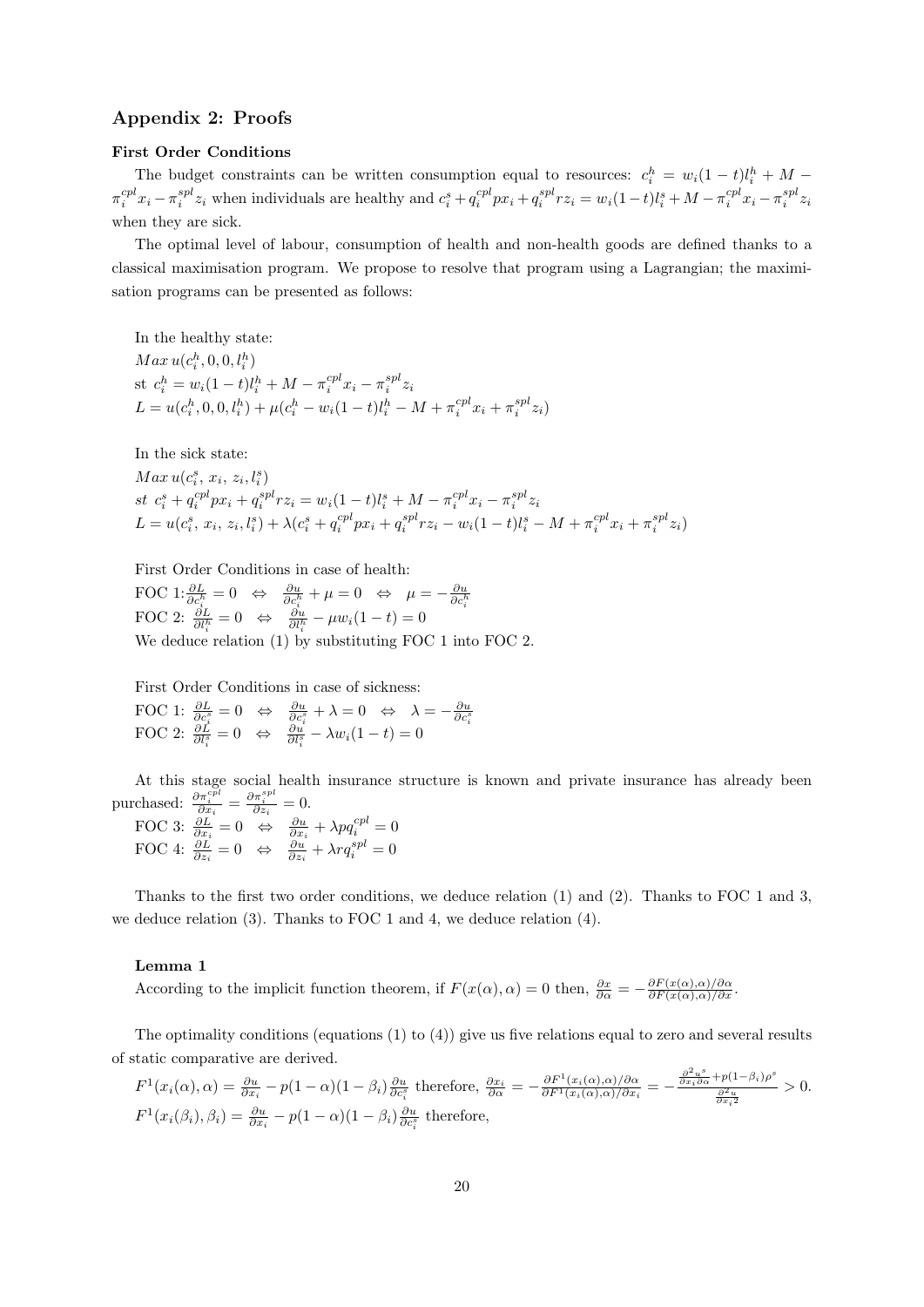$\frac{\partial x_i}{\partial \beta_i} = -\frac{\partial F^1(x_i(\beta_i),\beta_i)/d\beta_i}{\partial F^1(x_i(\beta_i),\beta_i)/dx_i} = -\frac{\frac{\partial^2 u}{\partial x_i d\beta_i} + p(1-\alpha)\rho^s}{\frac{\partial^2 u}{\partial x_i d\beta_i}}$  $rac{\partial^2 u}{\partial x_i^2}$  $> 0.$ Consequently,  $\frac{\partial x_i/\partial \alpha}{\partial x_i/\partial \beta_i} = \frac{\frac{\partial^2 u}{\partial x_i \partial \alpha} + p(1-\beta_i)\rho^s}{\frac{\partial^2 u}{\partial \beta_i} + p(1-\alpha)\rho^s}$  $\frac{\frac{\partial x_i}{\partial \alpha}P(1-\beta_i)}{\frac{\partial^2 u}{\partial x_i \partial \beta_i} + p(1-\alpha)\rho^s}$ , which gives us:  $\sigma_{\alpha\beta} \ =\ \frac{\frac{\partial x}{\partial\alpha}/\frac{\partial x}{\partial\beta_i}}{\alpha/\beta_i} \ =\ \frac{\beta_i}{\alpha}$  $\frac{\partial^2 u}{\partial x_i \partial \alpha} + p(1-\beta_i) \rho^s$  $\frac{\partial^2 u}{\partial^2} \frac{\partial^2 u}{\partial \beta^2} + p(1-\alpha)\rho^s$  the elasticities between the social insurance rate and private

complementary insurance rate.

$$
F^{2}(z_{i}(\gamma_{i}),\gamma_{i}) = \frac{\partial u}{\partial z_{i}} - r(1-\gamma_{i})\frac{\partial u}{\partial c_{i}^{s}} \text{ therefore,}
$$
\n
$$
\frac{\partial z_{i}}{\partial \gamma_{i}} = -\frac{\partial F^{2}(z_{i}(\gamma_{i}),\gamma_{i})/\partial \gamma_{i}}{\partial F^{2}(z_{i}(\gamma_{i}),\gamma_{i})/\partial z_{i}} = -\frac{\frac{\partial^{2} u}{\partial z_{i} \partial \gamma_{i}} + r\rho^{s}}{\frac{\partial^{2} u}{\partial z_{i} \partial z}} > 0.
$$
\n
$$
F^{3}(c_{i}^{s}(t),t) = \frac{\partial u}{\partial c_{i}^{s}} w_{i}(1-t) + \frac{\partial u}{\partial l_{i}^{s}} \text{ therefore,}
$$
\n
$$
\frac{\partial c_{i}^{s}}{\partial t} = -\frac{\partial F^{3}(c_{i}^{s}(t),t)/\partial t}{\partial F^{3}(c_{i}^{s}(t),t)/\partial c_{i}^{s}} = \frac{w_{i}\rho^{s} - \frac{\partial^{2} u}{\partial l_{i}^{s}}}{\frac{\partial^{2} u}{\partial c_{i}^{s}}}\n< 0.
$$

## Lemma 2

Lemma 2 presents the impact of private insurance rates on out-of-pocket expenses, premiums and health consumption.

Relations (i) to (iv) are derived using simple derivation of  $q_i^{cpl}(\beta, \gamma)$ ,  $q_i^{spl}(\beta, \gamma)$ ,  $\pi_i^{cpl}(\beta, \gamma)$ ,  $\pi_i^{spl}(\beta, \gamma)$ ,  $x_i(\beta, q_i^{cpl}(\beta, \gamma), q_i^{spl}(\beta, \gamma))$  and  $z_i(\beta, q_i^{cpl}(\beta, \gamma), q_i^{spl}(\beta, \gamma))$  by  $\beta_i$  and  $\gamma_i$ ; with:  $\frac{\partial x_i}{\partial \beta_i} = \frac{\partial x_i}{\partial q_i^{cpl}}$  $\frac{\partial q_i^{cpl}}{\partial \beta_i} + \frac{\partial x_i}{\partial q_i^{spl}}$  $\frac{\partial q_i^{spl}}{\partial \beta_i}$ and  $\frac{\partial x_i}{\partial \gamma_i} = \frac{\partial x_i}{\partial q_i^{cpl}}$  $\frac{\partial q_i^{cpl}}{\partial \gamma_i}+\frac{\partial x_i}{\partial q_i^{spl}}$  $\frac{\partial q_i^{spl}}{\partial {\gamma}_i}.$ Lemma<sub>3</sub>

The optimality condition demands

 $\frac{\partial v}{\partial \beta_i} = \phi_i \left[ \frac{\partial u}{\partial c_i^s} \right]$  $\frac{\partial c_i^s}{\partial \beta_i} + \frac{\partial u}{\partial l_i^s}$  $\frac{\partial l_i^s}{\partial \beta_i} + \frac{\partial u}{\partial x_i} \frac{\partial x_i}{\partial \beta_i} + \frac{\partial u}{\partial z_i} \frac{\partial z_i}{\partial \beta_i} + (1 - \phi_i) \left[ \frac{\partial u}{\partial c_i^h} \right]$ i  $\frac{\partial c_i^h}{\partial \beta_i} + \frac{\partial u}{\partial l_i^h}$ i  $\frac{\partial l_i^h}{\partial \beta_i}$  = 0  $\frac{\partial v}{\partial \beta_i} = \phi_i \frac{\partial u}{\partial c_i^s}$  $\left[\frac{\partial c_{i}^{s}}{\partial l_{i}^{s}}\right]$  $\frac{\partial l_i^s}{\partial \beta_i} + \frac{\partial c_i^s}{\partial \pi_i^{cpl}}$  $\frac{\partial \pi_{i}^{cpl}}{\partial \beta_{i}} + \frac{\partial c_{i}^{s}}{\partial \pi_{i}^{spl}}$  $\frac{\partial \pi_i^{spl}}{\partial \beta_i} + \frac{\partial c_i^s}{\partial x_i} \frac{\partial x_i}{\partial \beta_i} + \frac{\partial c_i^s}{\partial z_i} \frac{\partial z_i}{\partial \beta_i} + \frac{\partial c_i^s}{\partial q_i^{cpl}}$  $\frac{\partial q_i^{cpl}}{\partial \beta_i} + \frac{\partial c_i^s}{\partial q_i^{spl}}$  $\left[\frac{\partial q_{i}^{spl}}{\partial\beta_{i}}\right]+\phi_{i}\frac{\partial u}{\partial l_{i}^{s}}$  $\frac{\partial l_i^s}{\partial \beta_i} +$  $\phi_i \frac{\partial u}{\partial x_i} \frac{\partial x_i}{\partial \beta_i} + \phi_i \frac{\partial u}{\partial z_i} \frac{\partial z_i}{\partial \beta_i} + (1 - \phi_i) \frac{\partial u}{\partial c_i^h}$  $\left[\frac{\partial c_i^h}{\partial l_i^h}\right]$  $\frac{\partial l_i^h}{\partial \beta_i} + \frac{\partial c_i^h}{\partial \pi_i^{cpl}}$  $\frac{\partial \pi_i^{cpl}}{\partial \beta_i} + \frac{\partial c_i^h}{\partial \pi_i^{spl}}$  $\frac{\partial \pi_i^{spl}}{\partial \beta_i} + \frac{\partial c_i^h}{\partial x_i} \frac{\partial x_i}{\partial \beta_i} + \frac{\partial c_i^h}{\partial z_i} \frac{\partial z_i}{\partial \beta_i} + (1 - \phi_i) \frac{\partial u}{\partial l_i^h}$  $\frac{\partial l_i^h}{\partial \beta_i}$ 

After simplifying using the FOCs presented in the equations (1) to (4), it follows:  $\frac{\partial v}{\partial \beta_i} = -\phi_i \rho^s \phi_i (1-\alpha) p x_i + \phi_i \rho^s (1-\alpha) p x_i - \phi_i \rho^s \pi_i^{cpl} p x_\beta - \phi_i \rho^s \pi_i^{spl} r z_\beta - (1-\phi_i) \rho^h \phi_i (1-\alpha) p x_i - \phi_i \rho^s \phi_i^{cpl} p x_\beta$  $(1 - \phi_i)\rho^h \pi_i^{cpl} px_i - (1 - \phi_i)\rho^h \pi_i^{spl} rz_\beta$ 

According to the optimality condition,

$$
[\rho^s - \bar{\rho}](1 - \alpha)p\bar{x}_i - \bar{\rho}\phi_i\gamma_i r z_{\beta} = 0
$$

$$
[\rho^s - \bar{\rho}]\phi_i p x_i (1 - \alpha) = \bar{\rho}\phi_i (1 - \alpha)\beta_i p x_\beta + \bar{\rho}\phi_i \gamma_i r z_\beta]
$$

By definition,  $Cov(\rho, px_i) = \rho^s \phi_i px_i - \bar{\rho}p\bar{x}_i = \rho^s \phi_i px_i - \bar{\rho} \phi_i px_i = (\rho^s - \bar{\rho})\phi_i px_i$  therefore:  $Cov(\rho, px_i)(1-\alpha) = \bar{\rho}\phi_i(1-\alpha)\beta_i px_\beta + \bar{\rho}\phi_i\gamma_i rz_\beta$ 

$$
Cov(\rho, px_i) = \frac{1}{1-\alpha}\bar{\rho}\phi_i(1-\alpha)\beta_i px_\beta + \frac{1}{(1-\alpha)}\bar{\rho}\phi_i\gamma_i rz_\beta
$$

 $Cov(\rho, px_i) = \bar{\rho}\phi_i \beta_i px_{\beta} + \bar{\rho}\phi_i \frac{\gamma_i}{(1-\alpha)}rz_{\beta}$  (7) Similarly, we find:  $\frac{\partial v}{\partial \gamma_i} = -\phi_i \rho^s \left( \frac{\partial \pi_i^{spl}}{\partial \gamma_i} + \frac{\partial q_i^{spl}}{\partial \gamma_i} \right) r z_i - \phi_i \rho^s \pi_i^{spl} p z_\gamma - \phi_i \rho^s \pi_i^{cpl} p x_\gamma$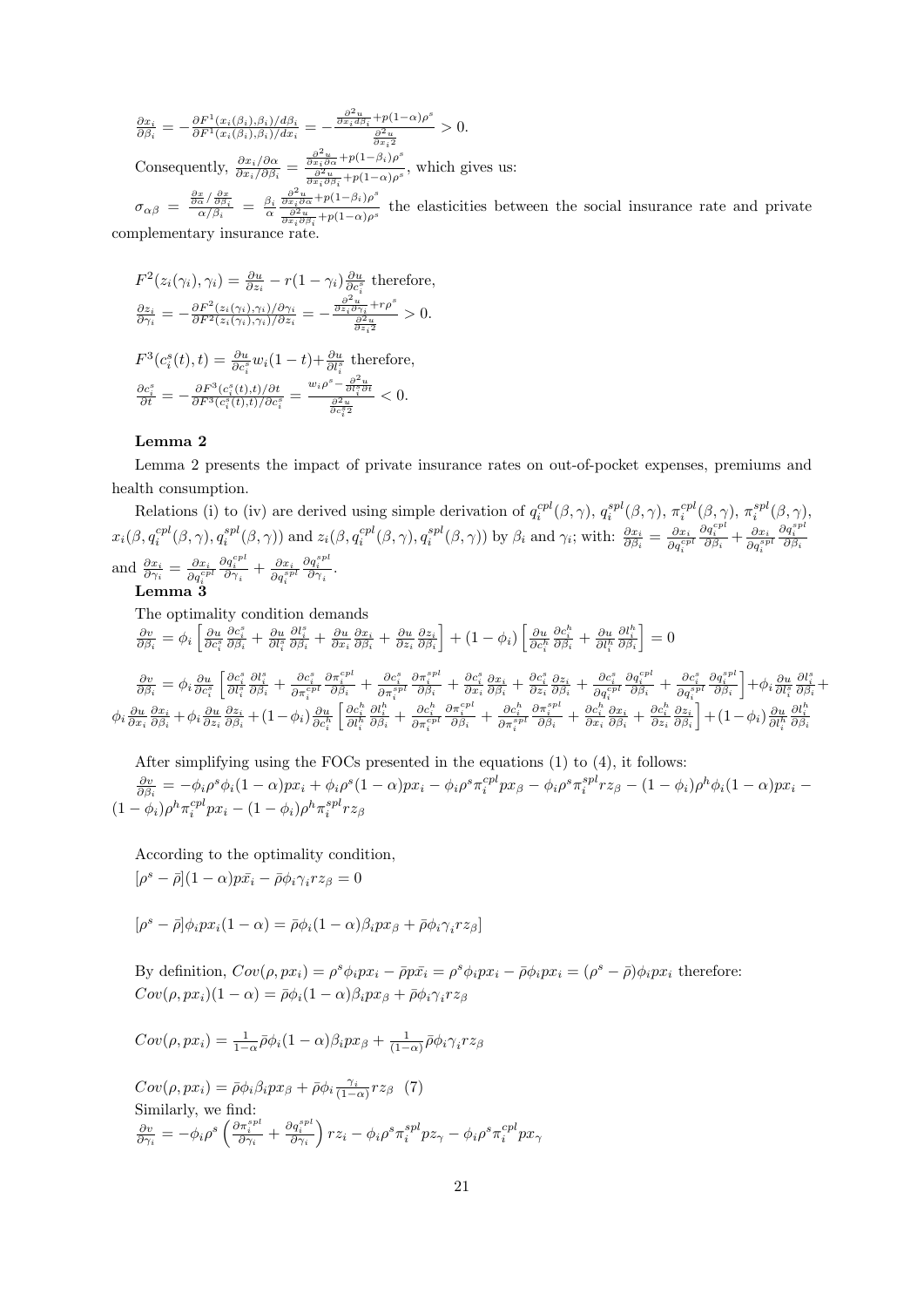$$
-(1-\phi_i)\rho^h\left(\frac{\partial \pi_i^{spl}}{\partial \gamma_i}rz_i+\pi_i^{spl}rz_\gamma+\pi_i^{spl}px_\gamma\right) \text{ and } Cov(\rho, rz_i)=\bar{\rho}\phi_i(1-\alpha)\beta_ipx_\gamma+\bar{\rho}\phi_i\gamma_irz_\gamma \tag{8}.
$$

## Lemma 4

Lemma 4 results from simple derivation.

(i) 
$$
\frac{\partial q_i^{cpl}}{\partial \alpha} = -1 + \beta_i - (1 - \alpha)\beta_{\alpha} = -1 + \beta_i(1 + \frac{1 - \alpha}{\alpha}\sigma_{\alpha\beta})
$$
  
\n(ii) 
$$
\frac{\partial \pi_i^{cpl}}{\partial \alpha} = \phi_i((1 - \alpha)\beta_{\alpha} - \beta_i)p = -\phi_i\beta_i(1 + \frac{1 - \alpha}{\alpha}\sigma_{\alpha\beta})p
$$
  
\n(iii) 
$$
\frac{\partial x_i}{\partial \alpha} = \frac{\partial x_i}{\partial q_i^{cpl}} \frac{\partial q_i^{cpl}}{\partial \alpha} = [\beta_i(1 + \frac{1 - \alpha}{\alpha}\sigma_{\alpha\beta}) - 1]x_{q^{cpl}} = [\beta_i(1 + \frac{1 - \alpha}{\alpha}\sigma_{\alpha\beta}) - 1]x_{q^{cpl}}
$$
  
\n(iv) 
$$
\pi_{\alpha}^{cpl} = -\phi_i(q_{\alpha}^{cpl} + 1)
$$
  
\n(v) 
$$
\frac{\partial q_i^{spl}}{\partial \alpha} = -\gamma_{\alpha} \frac{\gamma_i}{\alpha}\sigma_{\alpha\gamma}
$$
  
\n(vi) 
$$
\frac{\partial \pi_i^{spl}}{\partial \alpha} = \phi_i\gamma_{\alpha}r = -\phi_i\frac{\gamma_i}{\alpha}\sigma_{\alpha\gamma}r
$$
  
\n(vii) 
$$
\frac{\partial z_i}{\partial \alpha} = \frac{\partial z_i}{\partial q_i^{spl}} \frac{\partial q_i^{spl}}{\partial \alpha_i} = -\gamma_{\alpha}z_{q^{spl}} = \frac{\gamma_i}{\alpha}\sigma_{\alpha\gamma}z_{q^{spl}}
$$
  
\n(viii) 
$$
\pi_{\alpha}^{spl} = -\phi_i q_{\alpha}^{spl}
$$

## Lemma 5

Maximising the objective function  
\n
$$
\Psi = \sum_{i=1}^{n} v_i - \mu [\alpha \sum_{i=1}^{n} \phi_i p x_i - t \sum_{i=1}^{n} w_i \overline{l_i} - nM]
$$
\naccording to  $\alpha$  gives us:  $\frac{\partial \Psi}{\partial \alpha} = 0$ .

$$
\sum_{i=1}^{n} v_{\alpha} = \mu \sum_{i=1}^{n} \phi_{i} p x_{i} + \mu \alpha \sum_{i=1}^{n} \phi_{i} p x_{\alpha} \tag{9}
$$

With,  $\frac{\partial v}{\partial \alpha} = \frac{\partial v}{\partial \alpha} + \frac{\partial v}{\partial \beta} \frac{\partial \beta}{\partial \alpha} + \frac{\partial v}{\partial \gamma} \frac{\partial \gamma}{\partial \alpha} = \phi_i \frac{\partial u}{\partial \alpha} + (1 - \phi_i) \frac{\partial u}{\partial \alpha}$ <br>(at the optimum  $\frac{\partial v}{\partial \beta_i} = \frac{\partial v}{\partial \gamma_i} = 0$ ).  $\frac{\partial v}{\partial \alpha} = \phi_i \frac{\partial u}{\partial c_i^s}$  $\left[\frac{\partial c_{i}^{s}}{\partial l_{i}^{s}}\right]$  $\frac{\partial l_i^s}{\partial \alpha} + \frac{\partial c_i^s}{\partial \pi_i^{cpl}}$  $\frac{\partial \pi_{i}^{cpl}}{\partial \alpha} + \frac{\partial c_{i}^{s}}{\partial \pi_{i}^{spl}}$  $\frac{\partial \pi_{i}^{spl}}{\partial \alpha} + \frac{\partial c_{i}^{s}}{\partial x_{i}} \frac{\partial x_{i}}{\partial \alpha} + \frac{\partial c_{i}^{s}}{\partial z_{i}} \frac{\partial z_{i}}{\partial \alpha} + \frac{\partial c_{i}^{s}}{\partial q_{i}^{cpl}}$  $\frac{\partial q_i^{cpl}}{\partial \alpha} + \frac{\partial c_i^s}{\partial q_i^{spl}}$  $\left[\frac{\partial q_i^{spl}}{\partial \alpha}\right] + \phi_i \frac{\partial u}{\partial l_i^s}$  $\frac{\partial l_{i}^{s}}{\partial\alpha}$  $+\phi_i \frac{\partial u}{\partial x_i} \frac{\partial x_i}{\partial \alpha} + \phi_i \frac{\partial u}{\partial z_i} \frac{\partial z_i}{\partial \alpha} + (1 - \phi_i) \frac{\partial u}{\partial c_i^h}$  $\left[\begin{smallmatrix} \partial c_i^h \ \overline{\partial l_i^h} \end{smallmatrix}\right]$  $\frac{dl_i^h}{d\alpha} + \frac{\partial c_i^h}{\partial \pi_i^{cpl}}$  $\frac{\partial \pi_i^{cpl}}{\partial \alpha} + \frac{\partial c_i^h}{\partial \pi_i^{spl}}$  $\frac{\partial \pi_i^{spl}}{\partial \alpha} + \frac{\partial c_i^h}{\partial x_i} \frac{\partial x_i}{\partial \alpha} + \frac{\partial c_i^h}{\partial z_i} \frac{\partial z_i}{\partial \alpha} + (1 - \phi_i) \frac{\partial u}{\partial l_i^h}$  $\frac{\partial l_i^h}{\partial \alpha}$ 

Using the results obtained in Lemma 2:  
\n
$$
\frac{\partial v}{\partial \alpha} = -\phi_i \rho^s \left[ px_i \frac{\partial \pi_i^{cpl}}{\partial \alpha} + rz_i \frac{\partial \pi_i^{spl}}{\partial \alpha} + \pi_i^{cpl} p \frac{\partial x_i}{\partial \alpha} + \pi_i^{spl} r \frac{\partial z_i}{\partial \alpha} + px_i \frac{\partial q_i^{cpl}}{\partial \alpha} + rz_i \frac{\partial q_i^{spl}}{\partial \alpha} \right]
$$
\n
$$
-(1 - \phi_i) \rho^h \left[ \frac{\partial \pi_i^{cpl}}{\partial \alpha} px_i + \frac{\partial \pi_i^{spl}}{\partial \alpha} rz_i + p \frac{\partial x_i}{\partial \alpha} \pi_i^{cpl} + r \frac{\partial z_i}{\partial \alpha} \pi_i^{spl} \right]
$$
\n
$$
\frac{\partial v}{\partial \alpha} = -\bar{\rho} \left( px_i \frac{\partial \pi_i^{cpl}}{\partial \alpha} + \frac{\partial \pi_i^{spl}}{\partial \alpha} rz_i \right) - \phi_i \rho^s p \left( x_i \frac{\partial q_i^{cpl}}{\partial \alpha} + rz_i \frac{\partial q_i^{spl}}{\partial \alpha} \right) - \bar{\rho} \pi_i^{cpl} px_\alpha - \bar{\rho} \pi_i^{spl} rz_\alpha
$$

By factorizing thanks to Lemma 4 (viii) we get:  $\frac{\partial v}{\partial \alpha} = \bar{\rho} p x_i \phi_i (1+q^{cpl}_\alpha) + \bar{\rho} \phi_i q^{spl}_\alpha r z_i - \phi_i \rho^s (p x_i \frac{\partial q^{cpl}_i}{\partial \alpha} + r z_i \frac{\partial q^{spl}_i}{\partial \alpha}) - \bar{\rho} \pi^{cpl}_i p x_\alpha - \bar{\rho} \pi^{spl}_i r z_\alpha$  $\frac{\partial v}{\partial \alpha} = \bar{\rho} p \bar{x_i} + (\bar{\rho} - \rho^s) q_{\alpha}^{cpl} p \bar{x_i} + (\bar{\rho} - \rho^s) q_{\alpha}^{spl} r \bar{z_i} - \bar{\rho} \pi_i^{cpl} p x_{\alpha} - \bar{\rho} \pi_i^{spl} r z_{\alpha}$ (10)

By introducing equation (10) in equation (9) and rearranging the terms we find:  $-\sum_{i=1}^n\bar{\rho}\pi_i^{cpl}px_{\alpha}-\sum_{i=1}^n\bar{\rho}\pi_i^{spl}rz_{\alpha}-\sum_{i=1}^n\bar{\rho}\pi_{\alpha}^{cpl}px_i-\sum_{i=1}^n\phi_i\rho^sq_{\alpha}^{cpl}px_i=\mu p\sum_{i=1}^n\phi_ix_i+\mu\alpha\sum_{i=1}^n\phi_ipx_{\alpha}$ 

By dividing by  $\mu$  and adopting the following notation  $b^s = \frac{\rho^s}{\mu}$  $\frac{\rho^s}{\mu}$  ;  $b^h = \frac{\rho^h}{\mu}$  $\frac{\partial^h}{\partial \mu}$  and  $\bar{b} = \phi b^s + (1 - \phi)b^h =$  $\frac{\phi \rho^s + (1-\phi)\rho^h}{\mu} = \frac{\bar{\rho}}{\mu}$  we get: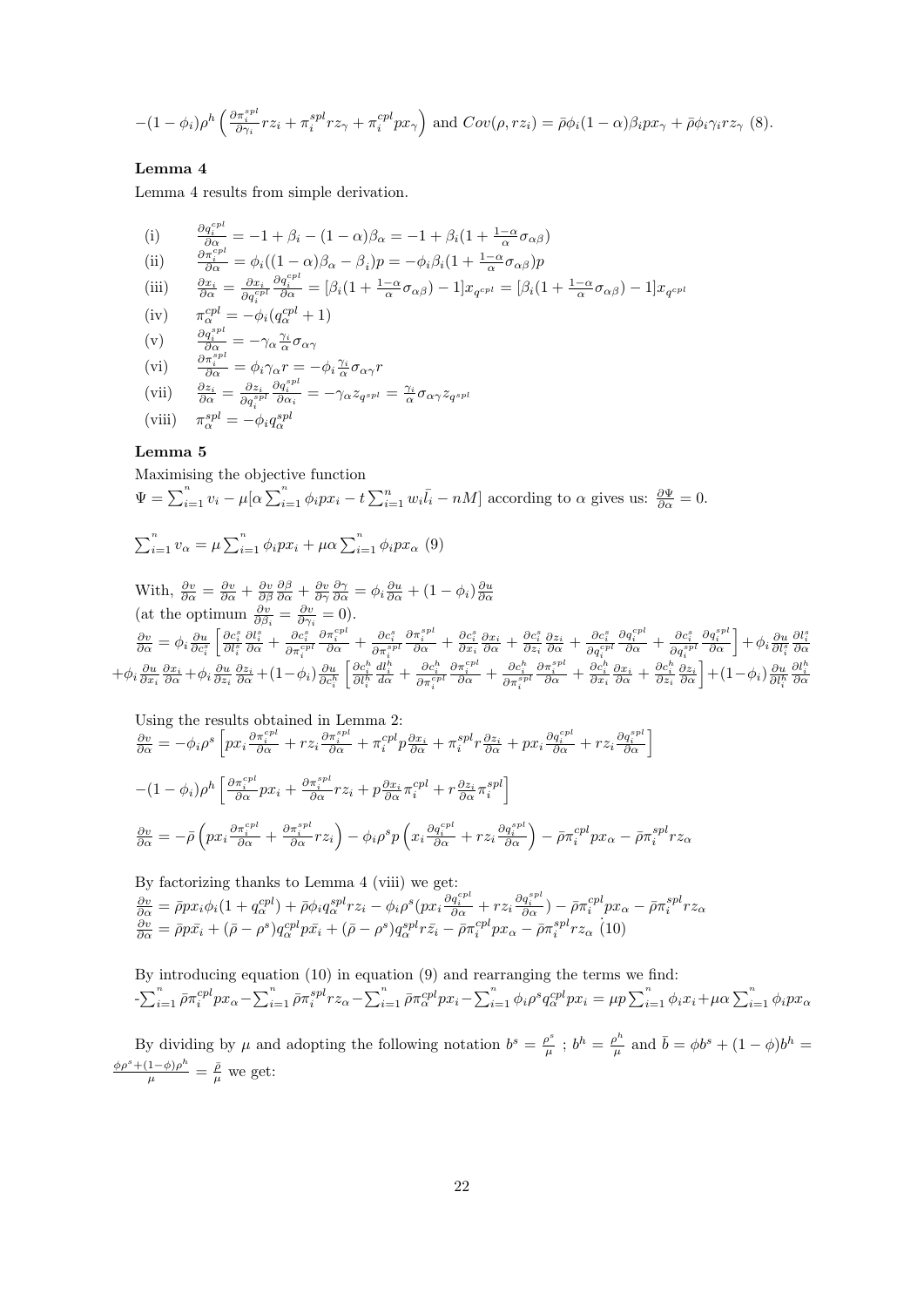$$
-\sum_{i=1}^{n} \bar{b}\pi_{\alpha}^{cpl} px_i - \sum_{i=1}^{n} \phi_i b^s q_{\alpha}^{cpl} px_i - np\bar{x} = \sum_{i=1}^{n} \alpha \phi_i px_{i\alpha} + \bar{b}\pi_i^{cpl} px_{i\alpha} + \sum_{i=1}^{n} \bar{b}\pi_i^{spl} rz_{\alpha}
$$

Which can also be written:  $\sum_{i=1}^{n} Cov(\bar{b}; q_{\alpha}^{cpl} p \bar{x_i}) + \sum_{i=1}^{n} Cov(\bar{b}; q_{\alpha}^{spl} r \bar{z_i}) - n(1 - \bar{b} - \bar{b}Cov(\frac{b_i}{\bar{b}}, \frac{x_i}{\bar{x}})) p \bar{x} +$  $n\left(\bar{b}+\bar{b}Cov\left(\frac{b_i}{\bar{b}},\frac{z_i}{\bar{z}}\right)\right)r\bar{z}=\sum_{i=1}^n\alpha\phi_ipx_\alpha+\sum_{i=1}^n\bar{b}\pi_i^{cpl}px_\alpha+\sum_{i=1}^n\bar{b}\pi_i^{spl}rz_\alpha$ 

#### Lemma 6

The necessary condition for optimal rates  $t$  and  $M$  presented in Lemma 6 are solutions to the equations:  $\frac{d\Psi}{dt} = 0$  and  $\frac{d\Psi}{dM} = 0$ .

 $v_i$  is the individuals indirect function solution of maximisation program

 $v_i(\alpha, \beta_i^*(\alpha, t, M), \gamma_i^*(\alpha, t, M), t, M) = max u(c_i, x_i, z_i, l_i)$ 

According to the simplified Feldstein framework there is no income effect on health care demand  $x_M = z_M = 0.$ 

The individual's budget constraint in both states is  $y_i^j = w_i(1-t)l_i^j + M - \pi_i^{cpl}x_i - \pi_i^{spl}z_i$ . Therefore, the expenditure function can be written:  $e_i(u_i, t, M) = w_i(1-t)l_i^{j*} + M - \pi_i^{cpl}x_i^* - \pi_i^{spl}z_i^*.$ 

 $\begin{array}{l} \frac{\partial v}{\partial M} = v_M + v_\beta \beta_M + v_\gamma \gamma_M \ \frac{\partial v}{\partial M} = v_M - (\rho^s - \bar{\rho}) q_\beta^{cpl} p \bar{x_i} \beta_M - \bar{\rho} (\pi_i^{cpl} x_\beta + \pi_i^{spl} z_\beta) \beta_M - (\rho^s - \bar{\rho}) q_\gamma^{spl} r \bar{z_i} \gamma_M - \bar{\rho} (\pi_i^{cpl} x_\gamma + \pi_i^{spl} z_\gamma) \gamma_M \end{array}$  $\frac{\partial v}{\partial M} = v_M - Cov(\rho, q_\beta^{cpl} p \bar{x_i} \beta_M + q_\gamma^{cpl} r \bar{z_i} \gamma_M)$ 

According to the envelope theorem:

$$
\frac{\partial \Psi}{\partial M} = \frac{\partial}{\partial M} \sum_{i=1}^{n} v_i - \mu \frac{\partial}{\partial M} [\alpha \sum_{i=1}^{n} \phi_i p x_i - t \sum_{i=1}^{n} w_i l_i + nM] = 0
$$
  

$$
\sum_{i=1}^{n} \frac{\partial v}{\partial M} = \mu \sum_{i=1}^{n} \frac{\partial}{\partial M} [\alpha \phi_i p x_i - t w_i l_i + M]
$$
  

$$
\sum_{i=1}^{n} \frac{v_M}{\mu} - \frac{Cov(\rho, q_{\beta}^{cpl} p \bar{x}_i \beta_M + q_{\gamma}^{cpl} r \bar{z}_i \gamma_M)}{\mu} = \sum_{i=1}^{n} [-tw_i l_M + 1]
$$
  

$$
\sum_{i=1}^{n} [\frac{v_M}{\mu} + tw_i l_M] - Cov(b, q_{\beta}^{cpl} p \bar{x}_i \beta_M + q_{\gamma}^{cpl} r \bar{z}_i \gamma_M) = n
$$

According to Roy's identity,  $v_M = -\frac{\partial u_i}{\partial y_i} \frac{\partial e_i}{\partial M} = -\frac{\partial u_i}{\partial y_i}$ .

By definition, the net social marginal utility of income is equal to the social MUI net from the extra tax caused by the extra income. It can be written  $a_i = \frac{\partial u}{\partial y_i} \frac{1}{\mu} + tw_i l_M$  with,  $\bar{a} = \frac{1}{n} \sum_{i=1}^n a_i$ . This gives us:

$$
\frac{1}{n}\sum_{i=1}^{n}[-\frac{\partial u}{\partial y_i}\frac{1}{\mu} + tw_i l_M] - \frac{1}{n}Cov(b, q_\beta^{cpl}p\bar{x}_i\beta_M + q_\gamma^{spl}r\bar{z}_i\gamma_M) = 1
$$

$$
\bar{a} - \frac{1}{n}Cov(b, q_\beta^{cpl}p\bar{x}_i\beta_M + q_\gamma^{cpl}r\bar{z}_i\gamma_M) = 1 \quad (12)
$$

 $\frac{\partial v}{\partial t} = v_t + v_\beta \beta_t + v_\gamma \gamma_t$ 

According to the simplified Feldstein framework there is no income effect on health care demand  $x_t = z_t = 0.$ 

$$
\frac{\partial v}{\partial t} = v_t - (\rho^s - \bar{\rho}) q_\beta^{cpl} p \bar{x}_i \beta_t - \bar{\rho} (\pi_i^{cpl} x_\beta + \pi_i^{spl} z_\beta) \beta_t - (\rho^s - \bar{\rho}) q_\gamma^{cpl} r \bar{z}_i \gamma_t - \bar{\rho} (\pi_i^{cpl} x_\gamma + \pi_i^{spl} z_\gamma) \gamma_t \n\frac{\partial v}{\partial t} = v_t - (\rho^s - \bar{\rho}) [q_\beta^{cpl} p \bar{x}_i \beta_t + q_\gamma^{spl} r \bar{z}_i \gamma_t]
$$
\n
$$
\frac{\partial v}{\partial t} = v_t - Cov(\rho_i, q_\beta^{cpl} p \bar{x}_i \beta_t + q_\gamma^{spl} r \bar{z}_i \gamma_t)
$$

The Slutsky equation allows to distinguish the effect of the change in net wage rate  $\omega_i$  into two components. The first component is the compensated term which shows the substitution of the quantity